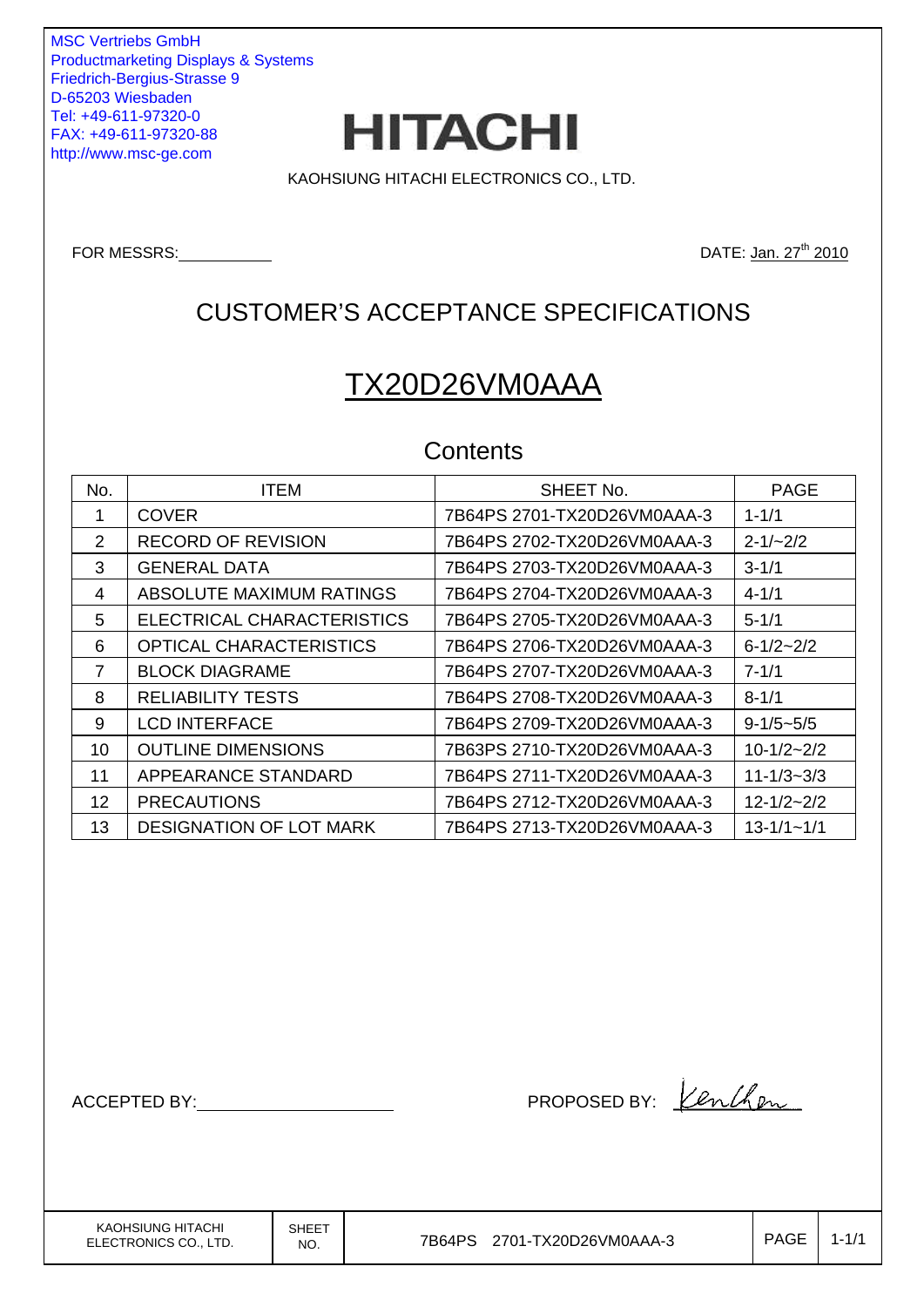|             | 2. RECORD OF REVISION                      |                     |                                            |                               |  |                                                                |               |                |                        |                                                      |             |           |
|-------------|--------------------------------------------|---------------------|--------------------------------------------|-------------------------------|--|----------------------------------------------------------------|---------------|----------------|------------------------|------------------------------------------------------|-------------|-----------|
| <b>DATE</b> | SHEET No.                                  |                     |                                            |                               |  |                                                                |               | <b>SUMMARY</b> |                        |                                                      |             |           |
| Sep.16,'09  | 7B64PS 2704-                               |                     |                                            | 4. ABSOLUTE MAXIMUM RATINGS   |  |                                                                |               |                |                        |                                                      |             |           |
|             | TX20D26VM0AAA-2                            |                     | Changed                                    |                               |  |                                                                |               |                |                        |                                                      |             |           |
|             | Page $4 - 1/1$                             |                     |                                            | <b>ITEM</b>                   |  |                                                                |               | Min.           | Max.                   |                                                      |             |           |
|             |                                            |                     |                                            |                               |  | <b>Operating Temperature</b>                                   |               | $-40$          | 85                     |                                                      |             |           |
|             |                                            |                     |                                            |                               |  | <b>Storage Temperature</b>                                     |               | $-40$          | 95                     |                                                      |             |           |
|             |                                            |                     |                                            |                               |  |                                                                |               |                |                        |                                                      |             |           |
|             |                                            |                     |                                            | <b>ITEM</b>                   |  |                                                                |               | Min.           | Max.                   |                                                      |             |           |
|             |                                            |                     |                                            |                               |  | <b>Operating Temperature</b>                                   |               | $-30$          | 80                     |                                                      |             |           |
|             |                                            |                     |                                            |                               |  | <b>Storage Temperature</b>                                     |               | $-40$          | 90                     |                                                      |             |           |
|             | 8. RELIABILITY TESTS<br>7B64PS 2708-       |                     |                                            |                               |  |                                                                |               |                |                        |                                                      |             |           |
|             | TX20D26VM0AAA-2                            | Changed             |                                            |                               |  |                                                                |               |                |                        |                                                      |             |           |
|             | Page $8 - 1/1$                             |                     |                                            | <b>Test Item</b><br>Condition |  |                                                                |               |                |                        |                                                      |             |           |
|             |                                            |                     |                                            |                               |  | <b>High Temperature</b>                                        |               |                | 2)85 $^{\circ}$ C      |                                                      |             |           |
|             |                                            |                     |                                            |                               |  | <b>Heat Cycle</b>                                              |               |                | 2) $-40$ °C $-70$ °C   |                                                      |             |           |
|             |                                            |                     |                                            |                               |  | <b>Thermal Shock</b>                                           |               |                |                        | 2)-40 $^{\circ}$ C $\leftrightarrow$ 85 $^{\circ}$ C |             |           |
|             |                                            |                     |                                            |                               |  | High Temperature & Humidity                                    |               |                |                        | 2)60°C&90%RH                                         |             |           |
|             |                                            |                     |                                            |                               |  | Vibration                                                      |               |                | 2)20 $\sim$ 100 Hz     |                                                      |             |           |
|             |                                            |                     |                                            |                               |  |                                                                |               |                | 3)2G                   |                                                      |             |           |
|             |                                            |                     |                                            |                               |  | <b>Test Item</b>                                               |               |                |                        | Condition                                            |             |           |
|             |                                            |                     |                                            |                               |  |                                                                |               |                |                        |                                                      |             |           |
|             |                                            |                     |                                            |                               |  | <b>High Temperature</b>                                        |               |                | $2)80^{\circ}$ C       |                                                      |             |           |
|             |                                            |                     |                                            |                               |  | <b>Heat Cycle</b>                                              |               |                |                        | 2)-30 $^{\circ}$ C ~85 $^{\circ}$ C                  |             |           |
|             |                                            |                     |                                            |                               |  | <b>Thermal Shock</b><br><b>High Temperature &amp; Humidity</b> |               |                |                        | 2)-35 °C ← 85 °C<br>2)50°C&85%RH                     |             |           |
|             |                                            |                     |                                            |                               |  |                                                                |               |                | 2)10 $\sim$ 150 Hz     |                                                      |             |           |
|             |                                            |                     |                                            |                               |  | Vibration                                                      |               |                | 3)3G                   |                                                      |             |           |
|             |                                            |                     | Delete                                     |                               |  |                                                                |               |                |                        |                                                      |             |           |
|             |                                            |                     |                                            | <b>Test Item</b>              |  |                                                                | Condition     |                |                        |                                                      |             |           |
|             |                                            |                     |                                            | <b>ESD</b>                    |  | 5) Contact discharge for                                       |               |                |                        | 3) Connector: all pins                               |             |           |
|             |                                            |                     |                                            |                               |  | LCD interface: $\pm$ 100V                                      |               |                |                        | (CN1&CN2)                                            |             |           |
|             |                                            |                     |                                            | Added Note 3                  |  |                                                                |               |                |                        |                                                      |             |           |
|             | 7B64PS 2709-                               |                     |                                            | 9.1 INTERFACE PIN CONNECTIONS |  |                                                                |               |                |                        |                                                      |             |           |
|             | TX20D26VM0AAA-2                            |                     | Changed                                    |                               |  |                                                                |               |                |                        |                                                      |             |           |
|             | Page $9 - 1/5$                             |                     |                                            | Pin No.                       |  | Signal                                                         |               |                | Function               |                                                      |             |           |
|             |                                            |                     |                                            | 31                            |  | <b>NC</b>                                                      | No Connection |                |                        |                                                      |             |           |
|             |                                            |                     |                                            | 32                            |  | <b>NC</b>                                                      |               |                |                        |                                                      |             |           |
|             |                                            |                     |                                            | 35                            |  | Reset                                                          | (Low=Reset)   |                |                        | Reset of timing controller                           |             |           |
|             |                                            |                     |                                            |                               |  |                                                                |               |                |                        |                                                      |             |           |
|             |                                            |                     | Pin No.<br>Function<br>Signal              |                               |  |                                                                |               |                |                        |                                                      |             |           |
|             |                                            |                     | <b>VDD</b><br>31<br>Power Supply for Logic |                               |  |                                                                |               |                |                        |                                                      |             |           |
|             |                                            |                     |                                            | 32                            |  | <b>VDD</b><br><b>VDD</b>                                       |               |                |                        |                                                      |             |           |
|             | 35                                         |                     |                                            |                               |  |                                                                |               |                | Power Supply for Logic |                                                      |             |           |
|             |                                            |                     |                                            |                               |  |                                                                |               |                |                        |                                                      |             |           |
|             | KAOHSIUNG HITACHI<br>ELECTRONICS CO., LTD. | <b>SHEET</b><br>NO. |                                            |                               |  | 7B64PS 2702-TX20D26VM0AAA-3                                    |               |                |                        |                                                      | <b>PAGE</b> | $2 - 1/2$ |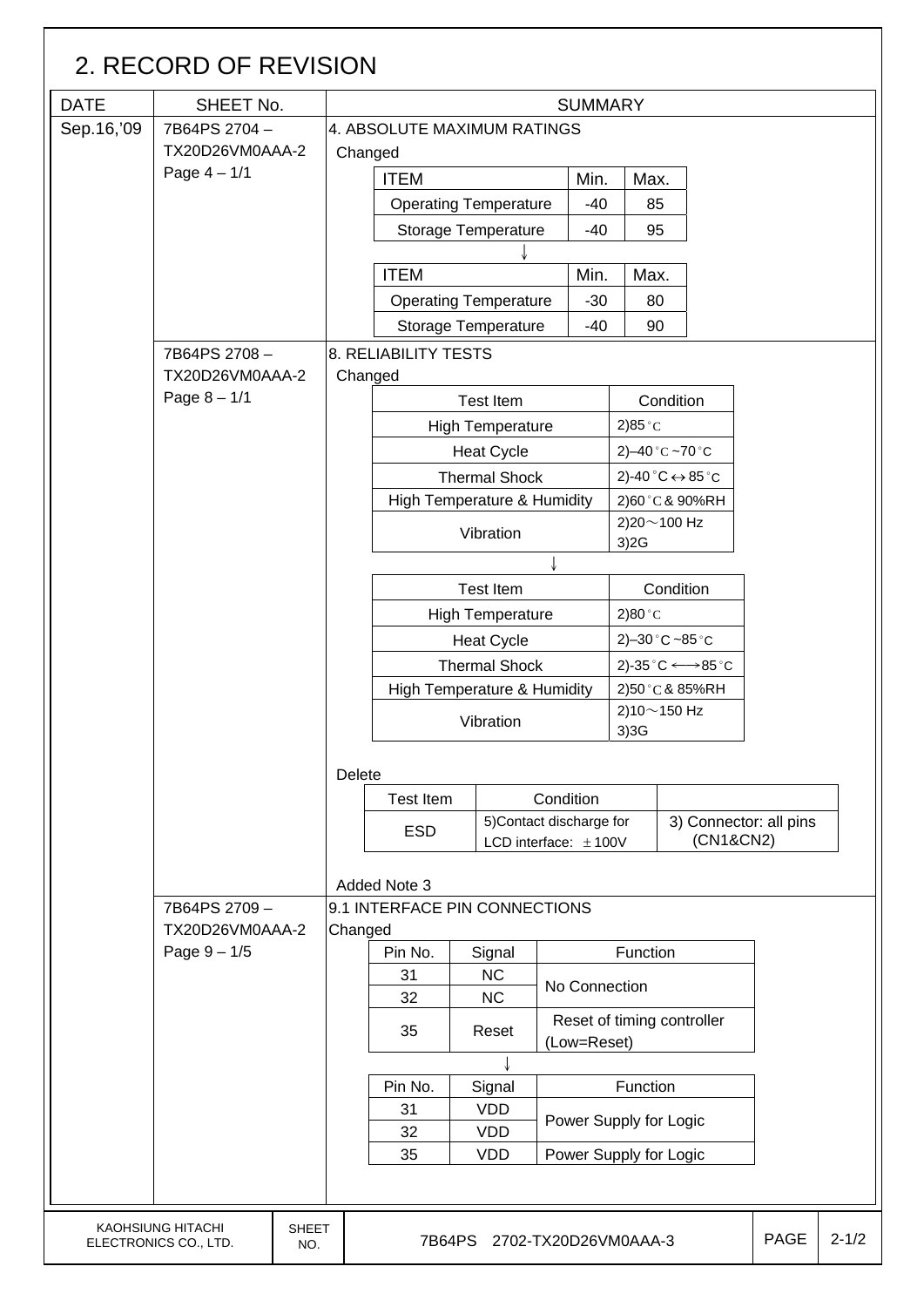|             | 2. RECORD OF REVISION                      |                     |                                          |                                              |                                  |                                     |                                                  |             |           |
|-------------|--------------------------------------------|---------------------|------------------------------------------|----------------------------------------------|----------------------------------|-------------------------------------|--------------------------------------------------|-------------|-----------|
| <b>DATE</b> | SHEET No.                                  |                     | <b>SUMMARY</b>                           |                                              |                                  |                                     |                                                  |             |           |
| Jan.25,'10  | 7B64PS 2703-<br>TX20D26VM0AAA-3            |                     | 3.1 DISPLAY FEATURES<br>Changed          |                                              |                                  |                                     |                                                  |             |           |
|             | Page $3 - 1/1$                             |                     | Power Supply Voltage                     |                                              |                                  |                                     | 3.3V for LCD; 26.6V for Backlight                |             |           |
|             |                                            |                     |                                          | <b>Power Consumption</b>                     |                                  |                                     | 1.32 W for LCD; 10.6W for backlight              |             |           |
|             |                                            |                     |                                          |                                              |                                  |                                     |                                                  |             |           |
|             |                                            |                     |                                          | Power Supply Voltage                         |                                  |                                     | 3.3V for LCD; 21.7V for Backlight                |             |           |
|             |                                            |                     |                                          | <b>Power Consumption</b>                     |                                  |                                     | 1.32 W for LCD; 8.68W for backlight              |             |           |
|             | 7B64PS 2705-<br>TX20D26VM0AAA-3            |                     | 5.2 BACKLIGHT CHARACTERISTICS<br>Changed |                                              |                                  |                                     |                                                  |             |           |
|             | Page $5 - 1/1$                             |                     |                                          |                                              | Item                             |                                     | Typ.                                             |             |           |
|             |                                            |                     |                                          | <b>LED Input Voltage</b>                     |                                  |                                     |                                                  |             |           |
|             |                                            |                     |                                          |                                              |                                  |                                     |                                                  |             |           |
|             |                                            |                     |                                          |                                              | Item<br><b>LED Input Voltage</b> |                                     | Typ.<br>21.7                                     |             |           |
|             | 7B64PS 2708-                               |                     | 8. RELIABILITY TESTS                     |                                              |                                  |                                     |                                                  |             |           |
|             | TX20D26VM0AAA-3                            |                     | Changed                                  |                                              |                                  |                                     |                                                  |             |           |
|             | Page $8 - 1/1$                             |                     |                                          | <b>Test Item</b>                             |                                  |                                     | Condition                                        |             |           |
|             |                                            |                     | <b>Heat Cycle</b>                        |                                              |                                  | 2)-30 $^{\circ}$ C ~85 $^{\circ}$ C |                                                  |             |           |
|             |                                            |                     |                                          | High Temperature & Humidity                  |                                  |                                     | 2)50 °C & 85%RH                                  |             |           |
|             |                                            |                     |                                          |                                              |                                  |                                     |                                                  |             |           |
|             |                                            |                     |                                          | <b>Test Item</b><br><b>Heat Cycle</b>        |                                  |                                     | Condition<br>2)-20 $^{\circ}$ C ~70 $^{\circ}$ C |             |           |
|             |                                            |                     |                                          | High Temperature & Humidity                  |                                  |                                     | 2)65°C&85%RH                                     |             |           |
|             | 7B64PS 2710-                               |                     | 10. Dimension Outline                    |                                              |                                  |                                     |                                                  |             |           |
|             | TX20D26VM0AAA-3<br>Page $10 - 1/2$         |                     |                                          | Add new traits of upper frame and PCB cover. |                                  |                                     |                                                  |             |           |
|             |                                            |                     |                                          |                                              |                                  |                                     |                                                  |             |           |
|             | KAOHSIUNG HITACHI<br>ELECTRONICS CO., LTD. | <b>SHEET</b><br>NO. |                                          | 7B64PS 2702-TX20D26VM0AAA-3                  |                                  |                                     |                                                  | <b>PAGE</b> | $2 - 2/2$ |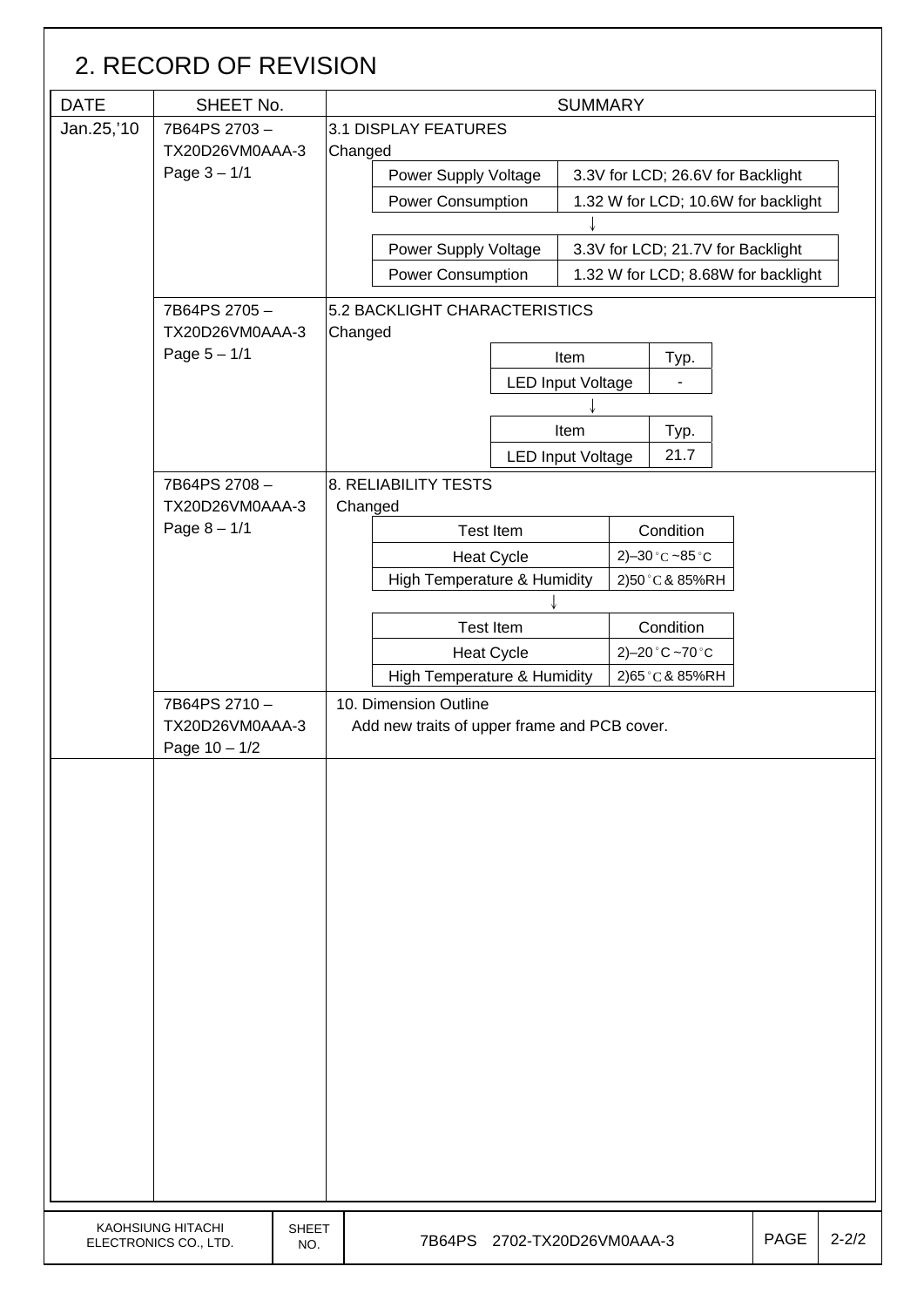# 3. GENERAL DATA

### 3.1 DISPLAY FEATURES

This module is a 8" WVGA of 16:9 format amorphous silicon TFT.The pixel format is vertical stripe and sub pixels are arranged as R(red), G(green), B(blue) sequentially. This display is RoHS compliant, and COG (chip on glass) technology and LED backlight are applied on this display.

| Part Name                      | TX20D26VM0AAA                                 |
|--------------------------------|-----------------------------------------------|
| <b>Module Dimensions</b>       | 190.0(W) mm x 120.0(H) mm x 12.8(D) mm typ.   |
| LCD Active Area                | 174.0(W) mm x 104.4(H) mm                     |
| Dot Pitch                      | $0.0725(W)$ mm x 3(R, G, B)(W) x 0.2175(H) mm |
| Resolution                     | 800 x 3(RGB)(W) x 480(H) dots                 |
| <b>Color Pixel Arrangement</b> | R, G, B Vertical stripe                       |
| LCD Type                       | Transmissive Color TFT; Normally Black        |
| Display Type                   | <b>Active Matrix</b>                          |
| Number of Colors               | 262k Colors                                   |
| <b>Backlight</b>               | 7 LEDs parallel x 4 serial (28 LEDs in total) |
| Weight                         | 370 g (typ.)                                  |
| Interface                      | C-MOS; 6-bit RGB; 40 pins                     |
| <b>Power Supply Voltage</b>    | 3.3V for LCD; 21.7V for Backlight             |
| <b>Power Consumption</b>       | 1.32 W for LCD; 8.68W for backlight           |
| <b>Viewing Direction</b>       | Super Wide Version (In-Plane Switchimg)       |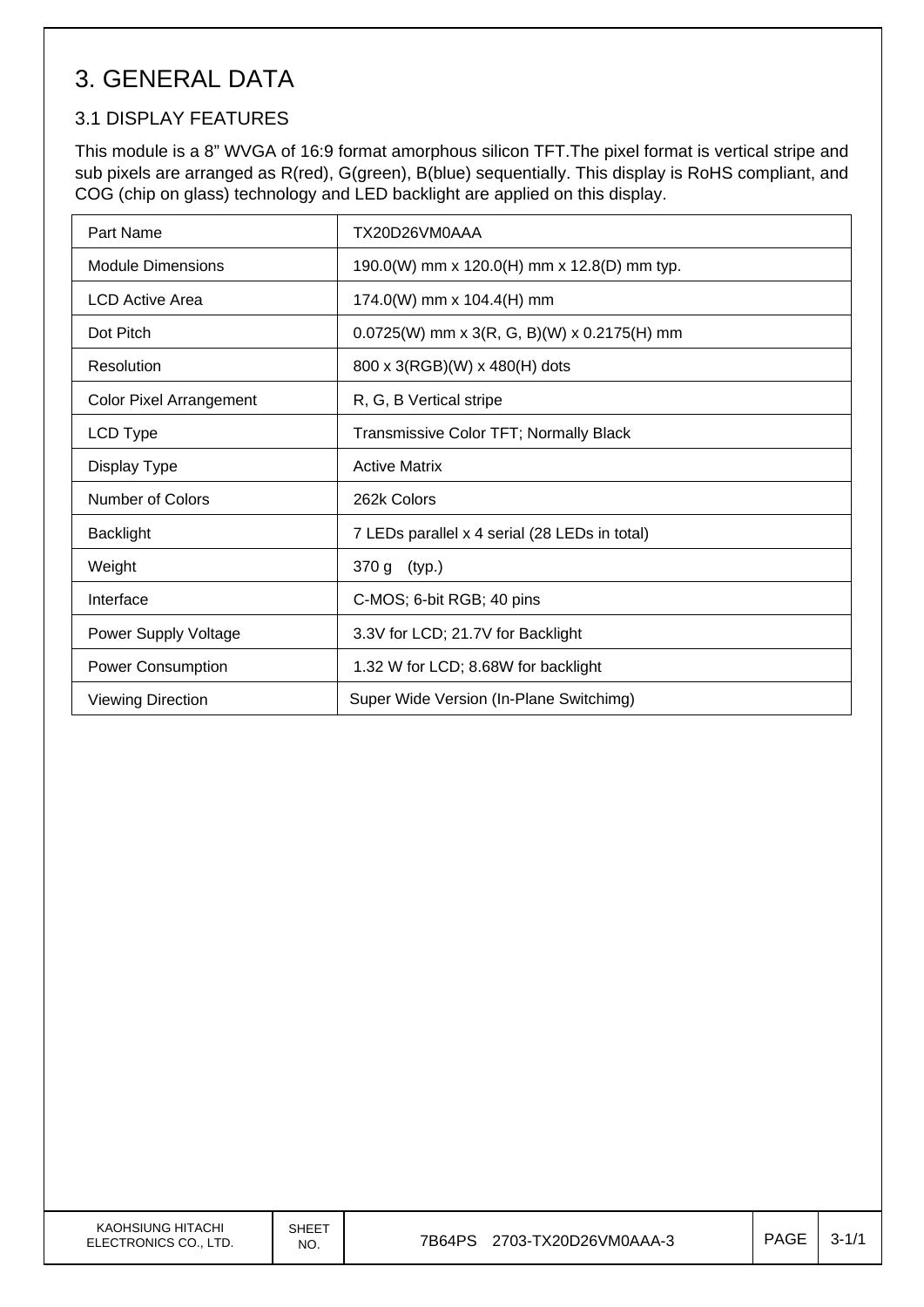# 4. ABSOLUTE MAXIMUM RATINGS

| Item                           | Symbol      | Min.   | Max.      | Unit         | Remarks                  |
|--------------------------------|-------------|--------|-----------|--------------|--------------------------|
| <b>Supply Voltage</b>          | VDD         | $-0.3$ | 4.0       |              | $\overline{\phantom{a}}$ |
| Input Voltage of Logic         | VI          | $-0.3$ | $VDD+0.3$ |              | Note 1                   |
| <b>Operating Temperature</b>   | Top         | $-30$  | 80        | $^{\circ}C$  | Note 2                   |
| Storage Temperature            | Tst         | -40    | 90        | $^{\circ}$ C | Note 2                   |
|                                | VLED        |        | 26.6      |              |                          |
| <b>Backlight Input Voltage</b> | <b>ILED</b> |        | 180       | mA           |                          |

Note 1: The rating is defined for the signal voltages of the interface such as DE, DCLK and RGB data bus.

- Note 2: The maximum rating is defined as above based on the temperature on the panel surface, which might be different from ambient temperature after assembling the panel into the application. Moreover, some temperature-related phenomenon as below needed to be noticed:
	- Background color, contrast and response time would be different in temperatures other than  $25^{\circ}$ C.
	- Operating under high temperature will shorten LED lifetime.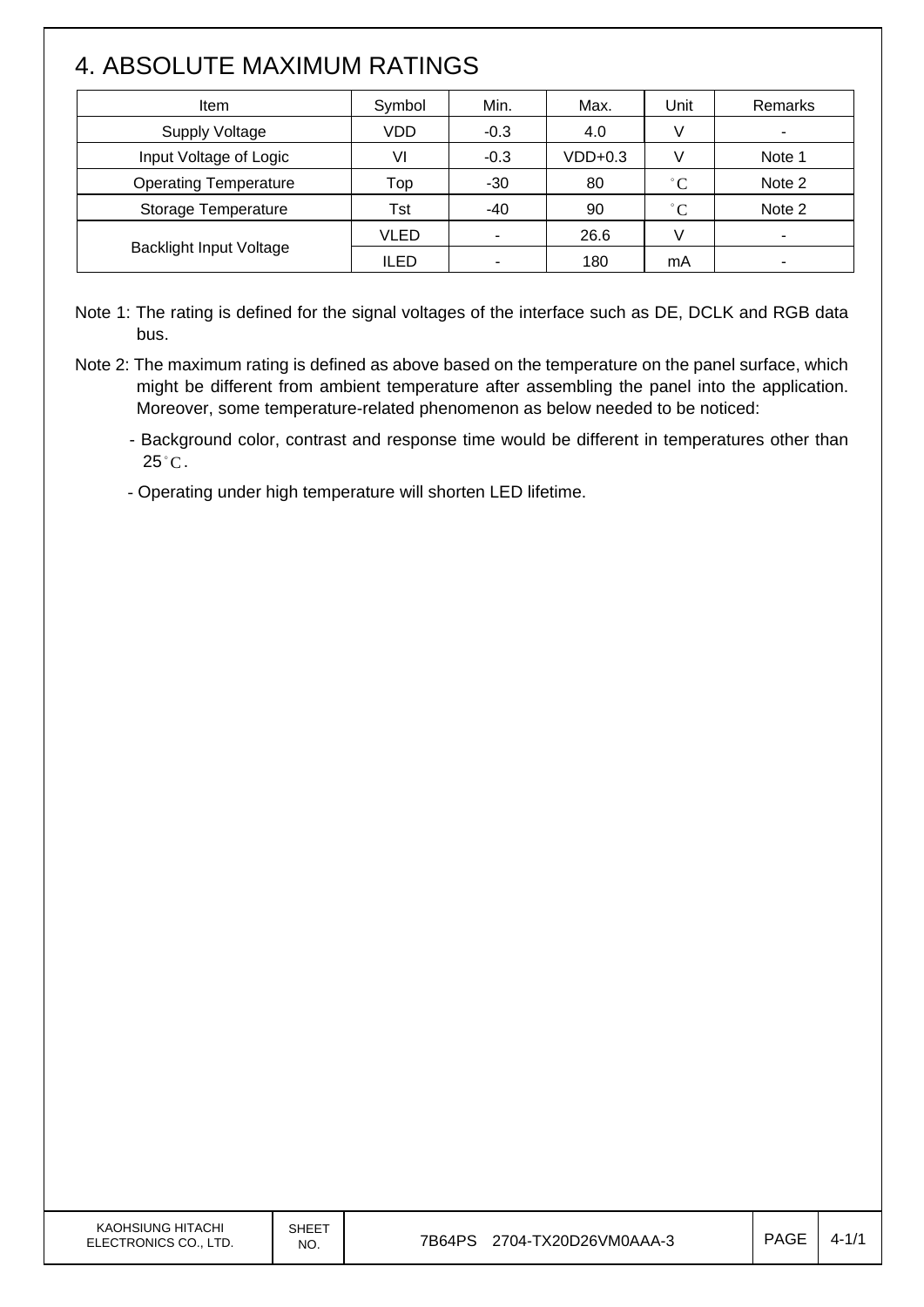# 5. ELECTRICAL CHARACTERISTICS

### 5.1 LCD CHARACTERISTICS

 $\mathsf{I}$ 

| <b>Item</b>                 | Symbol                     | Condition  | Min.      | Typ.           | Max.      | Unit       | <b>Remarks</b> |
|-----------------------------|----------------------------|------------|-----------|----------------|-----------|------------|----------------|
| Power Supply Voltage        | VDD                        |            | 2.97      | 3.3            | 3.6       | V          | ٠              |
| Input Voltage of Logic      | VI                         | "H" level  | 0.7VDD    | $\blacksquare$ | $VDD+0.3$ |            |                |
|                             |                            | "L" level  | $VSS-0.3$ | ۰              | 0.3VDD    | V          | Note 1         |
| <b>Power Supply Current</b> | <b>IDD</b>                 | $VDD=3.3V$ |           | 400            | 500       | mA         | Note 2         |
| <b>Vsync Frequency</b>      | $\mathcal{F}_v$            | ۰          | 47        | 60             | 75        | Hz         | ٠              |
| <b>Hsync Frequency</b>      | $f^{\vphantom{\dagger}}_H$ | ۰          | 16.7      | 31.5           | 41.7      | <b>KHz</b> | ۰              |
| <b>CLK Frequency</b>        | CLK                        |            | 25.00     | 33.26          | 36.00     | MHz        | ۰              |

 $T = 25 \degree C$  VSS = 0V

Note 1: The rating is defined for the signal voltages of the interface such as DE, DCLK and RGB data bus.

Note 2: An all black check pattern is used when measuring IDD.  $f_v$  is set to 60 Hz.

### 5.2 BACKLIGHT CHARACTERISTICS

| 3.2 DAUNLIUMT UMANAUTENISTIUS |             |                    |                          |      |      |      |                          |  |
|-------------------------------|-------------|--------------------|--------------------------|------|------|------|--------------------------|--|
| Item                          | Symbol      | Condition          | Min.                     | Typ. | Max. | Unit | Remarks                  |  |
| <b>LED Input Voltage</b>      | VLED        | Per Series         | ۰                        | 21.7 | 26.6 |      | Note 1                   |  |
| <b>LED Input Current</b>      | <b>ILED</b> | Per Series         | $\overline{\phantom{0}}$ | 100  | 110  | mA   | $\overline{\phantom{0}}$ |  |
| LED Lifetime                  | -           | 400 <sub>m</sub> A |                          | 70K  | ۰    | hrs  | Note 2                   |  |

Note 1: Fig. 5.1 shows the LED backlight circuit. The circuit has 28 LEDs in total. Please keep pin8 $\sim$ pin10 open electrically, Hitachi test use only.

Note 2: The estimated lifetime is specified as the time to reduce 50% brightness by applying 400mA at  $25^{\circ}$ C.

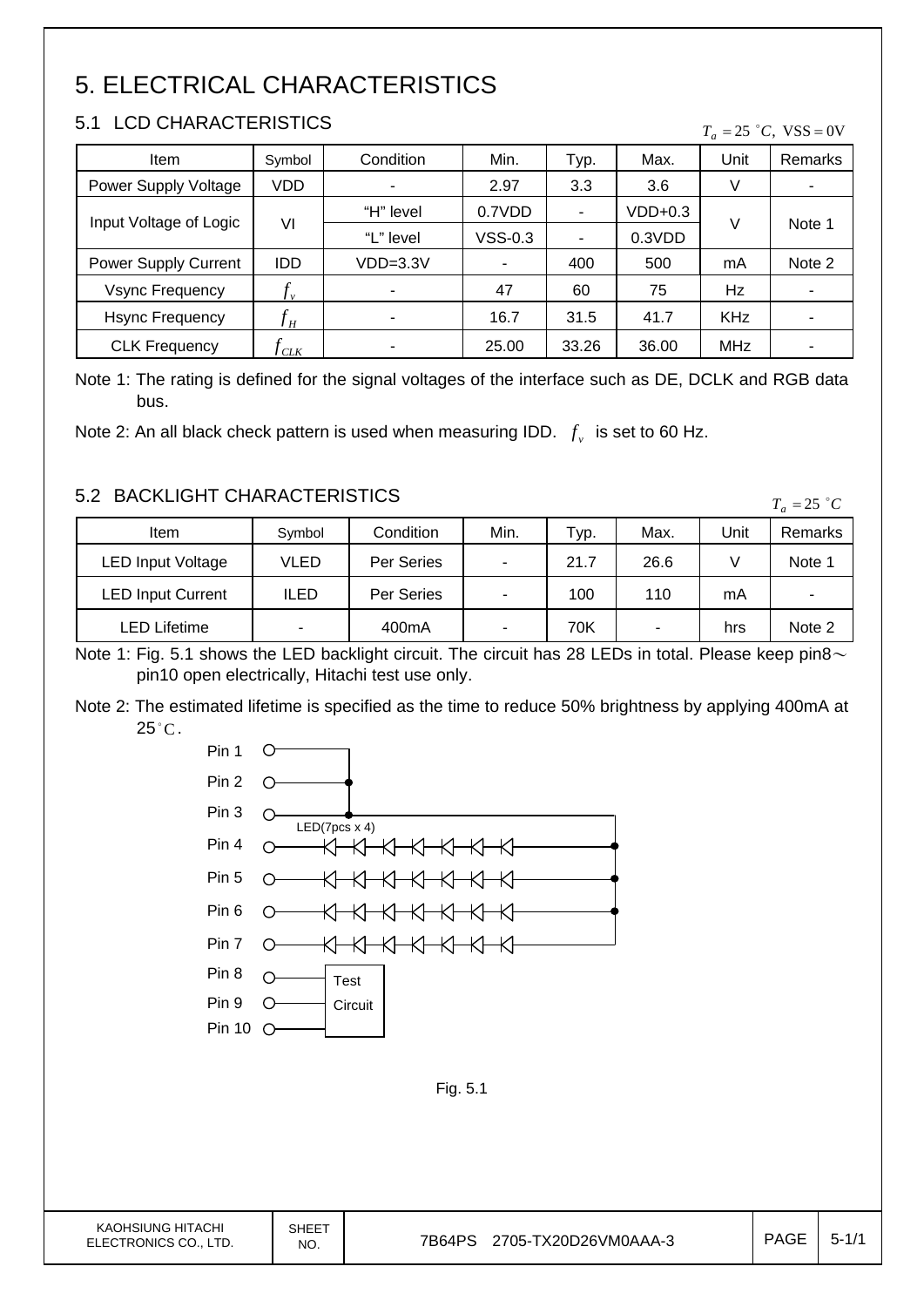# 6. OPTICAL CHARACTERISTICS

The optical characteristics are measured based on the conditions as below:

- Supplying the signals and voltages defined in the section of electrical characteristics.
- The backlight unit needs to be turned on for 15 minutes.
- The ambient temperature is  $25^{\circ}$ C.
- In the dark room around 500~1000 lx, the equipment has been set for the measurements as shown in Fig 6.1.

|                              |                                     |             |                                          |                |       |                          | $T_a = 25 °C$ , $f_v = 60$ Hz, VDD = 3.3V |         |
|------------------------------|-------------------------------------|-------------|------------------------------------------|----------------|-------|--------------------------|-------------------------------------------|---------|
| Item                         |                                     | Symbol      | Condition                                | Min.           | Typ.  | Max.                     | Unit                                      | Remarks |
| <b>Brightness of White</b>   |                                     | ۰           | $\phi = 0^{\circ}, \theta = 0^{\circ}$ , | 380            | 600   | $\overline{\phantom{a}}$ | cd/m <sup>2</sup>                         | Note 1  |
| <b>Brightness Uniformity</b> |                                     | ۰           | $ILED = 100$                             | 60             | 70    |                          | $\%$                                      | Note 2  |
| <b>Contrast Ratio</b>        |                                     | CR          | mA/series                                | 400            | 600   |                          |                                           | Note 3  |
|                              | Response Time<br>(Rising + Falling) |             | $\phi = 0^{\circ}, \theta = 0^{\circ}$   |                | 26    |                          | ms                                        | Note 4  |
|                              |                                     | $\theta$ x  | $\phi = 0^\circ$ , CR $\geq 10$          | $\blacksquare$ | 85    |                          |                                           |         |
|                              |                                     | $\theta x'$ | $\phi = 180^{\circ}, \text{CR} \ge 10$   | $\blacksquare$ | 85    | ۰.                       |                                           |         |
|                              | <b>Viewing Angle</b>                |             | $\phi = 90^{\circ}$ , CR $\geq 10$       | $\blacksquare$ | 85    |                          | Degree                                    | Note 5  |
|                              |                                     | $\theta$ y' | $\phi = 270^{\circ}$ , CR $\geq 10$      | $\blacksquare$ | 85    |                          |                                           |         |
|                              |                                     | X           |                                          | 0.560          | 0.610 | 0.660                    |                                           |         |
|                              | Red                                 | Y           |                                          | 0.270          | 0.320 | 0.370                    |                                           |         |
|                              |                                     | X           |                                          | 0.290          | 0.340 | 0.390                    |                                           |         |
| Color                        | Green                               | Y           |                                          | 0.500          | 0.550 | 0.600                    |                                           |         |
| Chromaticity                 |                                     | X           | $\phi = 0^\circ$ , $\theta = 0^\circ$    | 0.100          | 0.150 | 0.200                    |                                           | Note 6  |
|                              | Blue                                | Y           |                                          | 0.060          | 0.110 | 0.160                    |                                           |         |
|                              | White                               | X           |                                          | 0.260          | 0.310 | 0.360                    |                                           |         |
|                              |                                     | Y           |                                          | 0.260          | 0.310 | 0.360                    |                                           |         |

Note 1: The brightness is measured from the panel center point, P3 in Fig. 6.2, for the typical value. Note 2: The brightness uniformity is calculated by the equation as below:

Brightness uniformity  $=\dfrac{\mathsf{Min}.\mathsf{Brightness}}{\mathsf{Max}.\mathsf{Brightness}}\times\mathsf{100\%}$ 

, which is based on the brightness values of the 5 points measured by BM-5 as shown in Fig. 6.2.

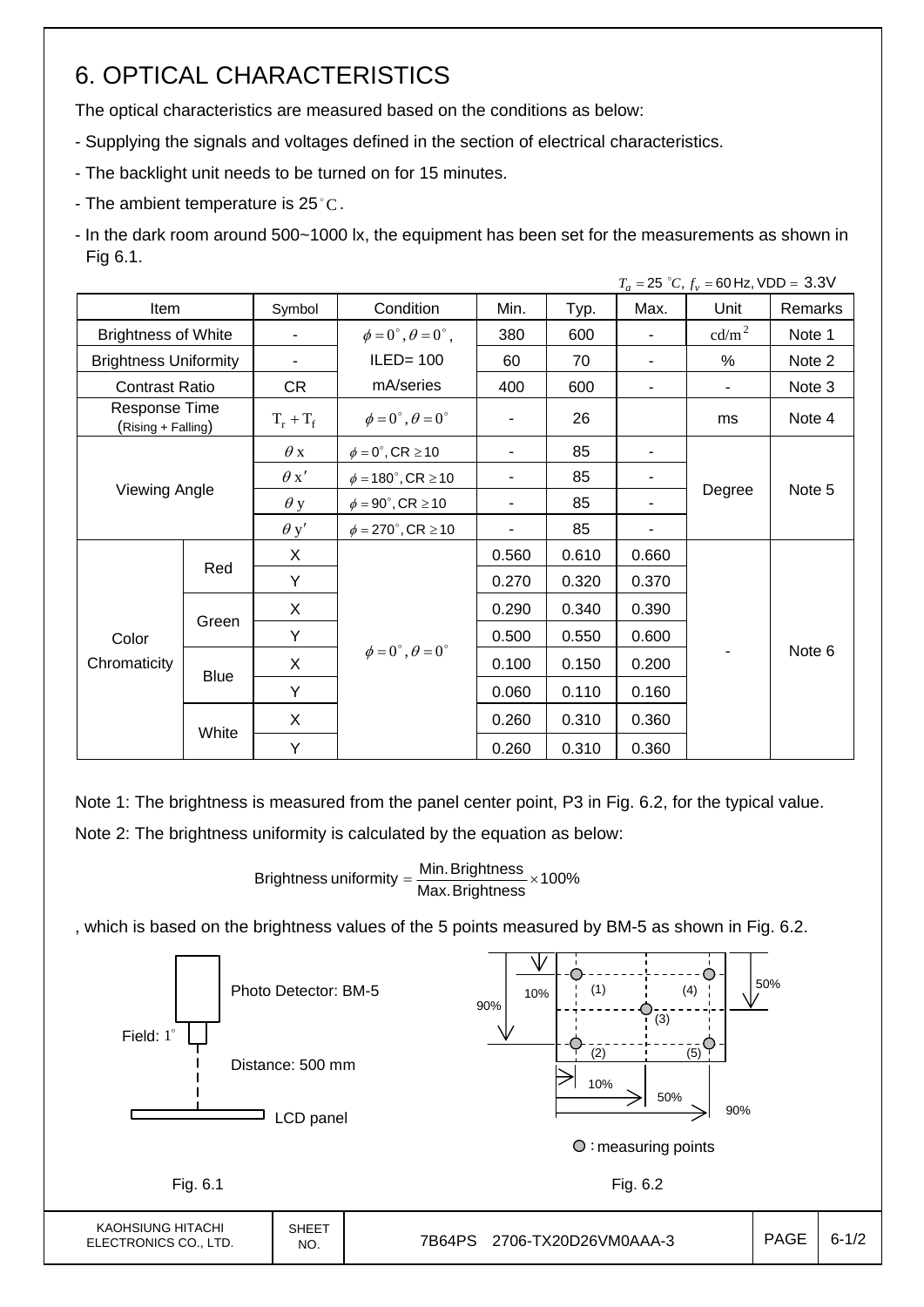Note 3: The Contrast Ratio is measured from the center point of the panel, P3, and defined as the following equation:

> **Brightness of Black**  $CR =$ Brightness of White

Note 4: The definition of response time is shown in Fig. 6.3. The rising time is the period from 10% brightness to 90% brightness when the data is from black to white. Oppositely, falling time is the period from 90% brightness rising to 10% brightness.



Fig 6.3

Note 5: The definition of viewing angle is shown in Fig. 6.4. Angle  $\phi$  is used to represent viewing directions, for instance,  $\phi = 270^{\circ}$  means 6 o'clock, and  $\phi = 0^{\circ}$  means 3 o'clock. Moreover, angle  $\theta$  is used to represent viewing angles from axis Z toward plane XY.

 The display is super wide viewing angle version, so that the best optical performance can be obtained from every viewing direction.



Fig 6.4

Note 6: The color chromaticity is measured from the center point of the panel, P3, as shown in Fig. 6.2.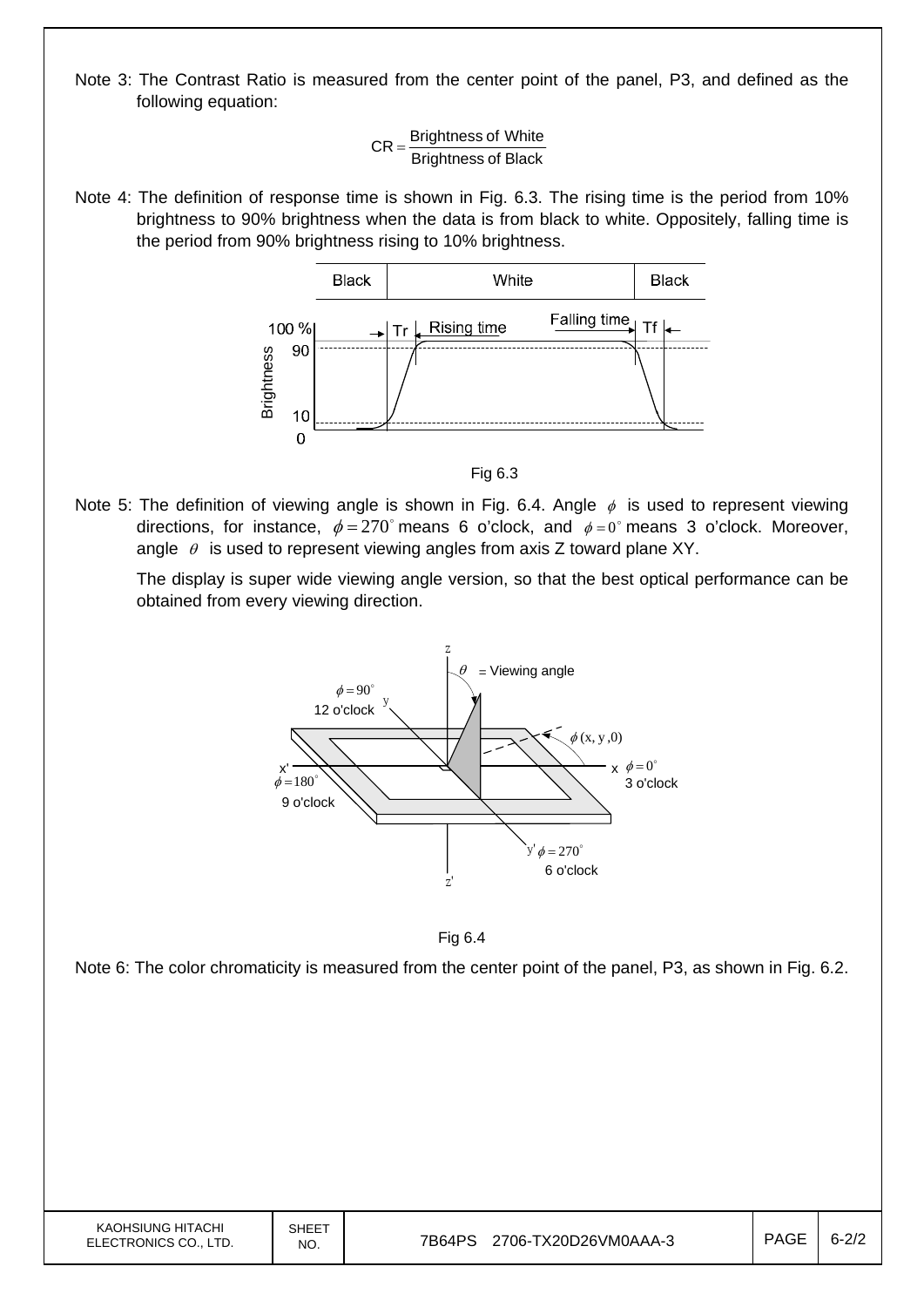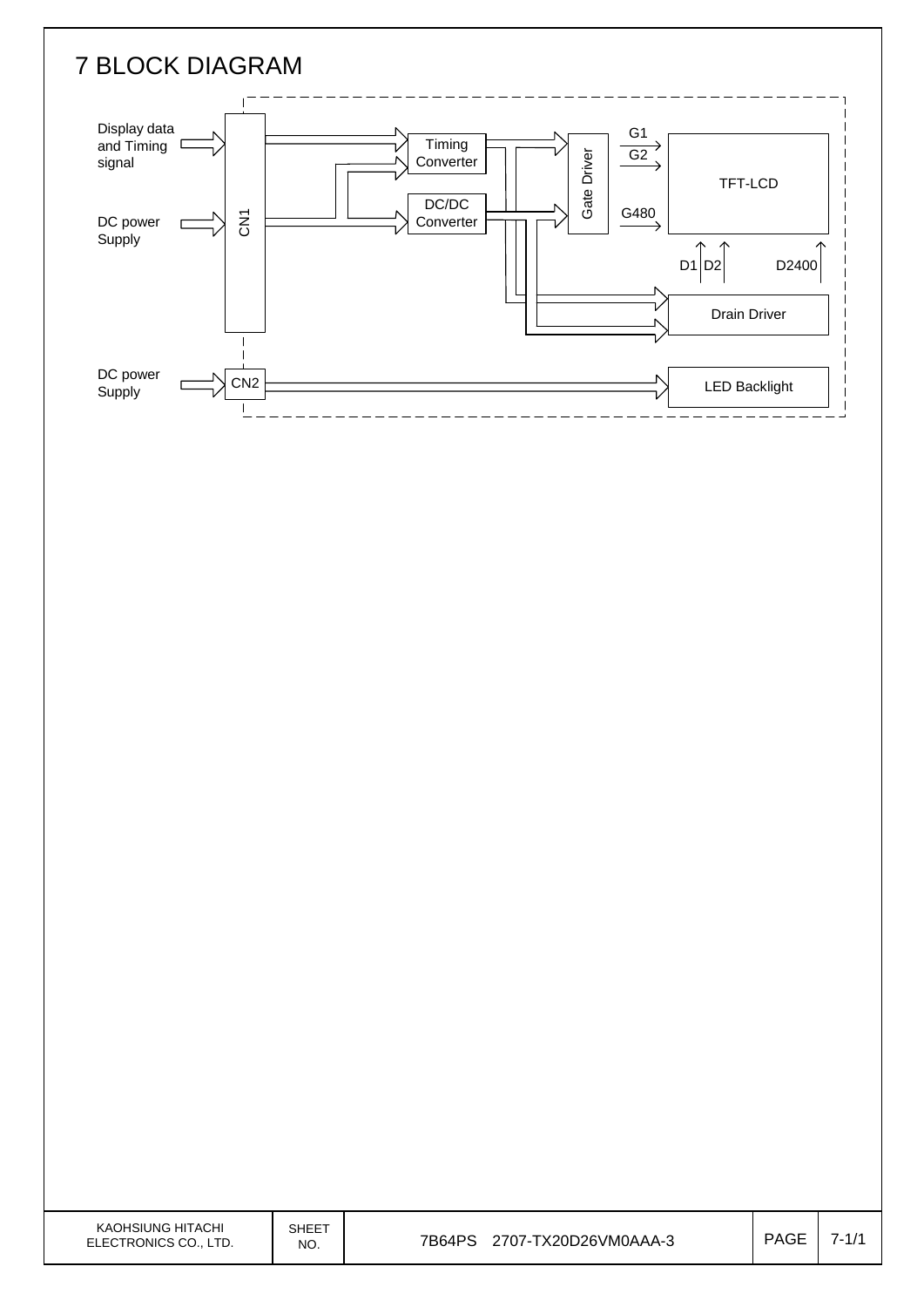# 8. RELIABILITY TESTS

| <b>Test Item</b>               | Condition                                                                                                                                |                                                            |
|--------------------------------|------------------------------------------------------------------------------------------------------------------------------------------|------------------------------------------------------------|
| <b>High Temperature</b>        | 1) Operating<br>2) $80^{\circ}$ C                                                                                                        | 240 hrs                                                    |
| Low Temperature                | 1) Operating<br>2) -30 $^{\circ}$ C                                                                                                      | 240 hrs                                                    |
| <b>High Temperature</b>        | 1) Storage<br>2) $90^{\circ}$ C                                                                                                          | 240 hrs                                                    |
| Low Temperature                | 1) Storage<br>2) -40 $^{\circ}$ C                                                                                                        | 240 hrs                                                    |
| <b>Heat Cycle</b>              | 1) Operating<br>2) $-20$ °C $-70$ °C<br>3) 3hrs~1hr~3hrs                                                                                 | 200 cycles                                                 |
| <b>Thermal Shock</b>           | 1) Non-Operating<br>2) -35 $^{\circ}$ C $\leftrightarrow$ 85 $^{\circ}$ C<br>3) 0.5 hr ↔ 0.5 hr                                          | 100 cycles                                                 |
| High Temperature &<br>Humidity | 1) Operating<br>2) 65°C & 85%RH<br>3) Without condensation                                                                               | 240 hrs                                                    |
| Vibration                      | 1) Non-Operating<br>2) $10 \sim 150$ Hz<br>3) 3G<br>4) X, Y, and Z directions                                                            | I hr for each direction                                    |
| <b>Mechanical Shock</b>        | 1) Non-Operating<br>2) 10 ms<br>3) 50G<br>4) $\pm X$ , $\pm Y$ and $\pm Z$ directions                                                    | Once for each direction                                    |
| <b>ESD</b>                     | 1) Operating<br>2) Tip: 200 pF, 250 $\Omega$<br>3) Air discharge for glass: $\pm$ 8KV<br>4) Contact discharge for metal frame: $\pm$ 8KV | 1) Glass: 9 points<br>2) Metal frame: 8 points<br>3) Note3 |

Note 1: Display functionalities are inspected under the conditions defined in the specification after the reliability tests.

Note 2: The display is not guaranteed for use in corrosive gas environments.

Note 3: All pins of LCD interface (CN1) have been tested by  $\pm$  100V contact discharge of ESD under non-operating condition.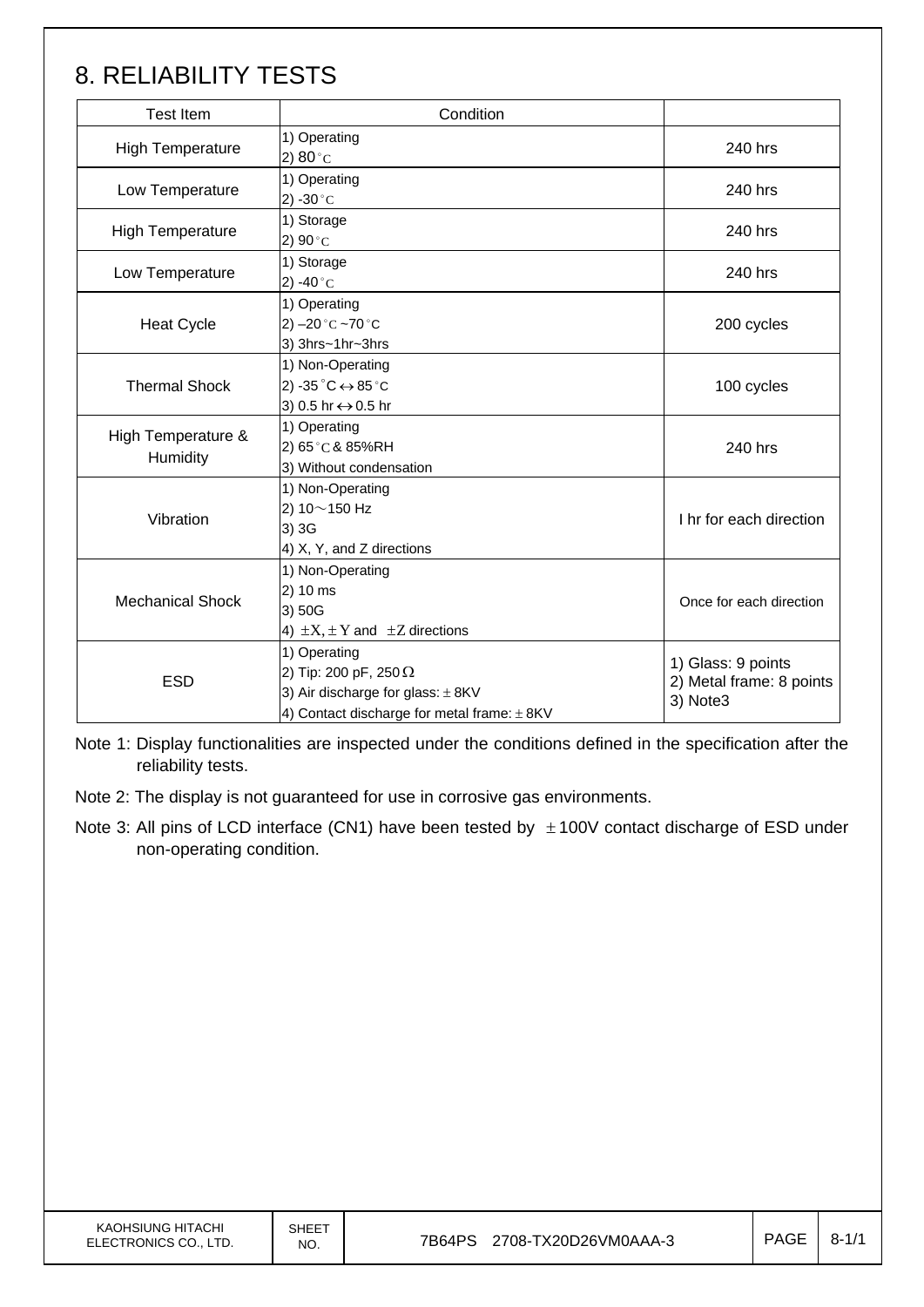# 9. LCD INTERFACE

## 9.1 INTERFACE PIN CONNECTIONS

The display interface connector is 40FLZ-SM2-R-GB-TB(LF)(SN) made by JST (Thickness:  $0.3<sup>±</sup>0.05$ mm; Pitch:  $0.5<sup>±</sup>0.05$ mm) and more details of the connector are shown in the section of outline dimension.

Pin assignment of LCD interface is as below:

| Pin No.        | Signal         | Function         | Pin No. | Signal         | Function               |  |
|----------------|----------------|------------------|---------|----------------|------------------------|--|
| 1              | <b>VSS</b>     | <b>GND</b>       | 21      | B <sub>3</sub> |                        |  |
| 2              | <b>DCLK</b>    | Dot Clock        | 22      | <b>B4</b>      | <b>Blue Data</b>       |  |
| 3              | <b>VSS</b>     | <b>GND</b>       | 23      | B <sub>5</sub> |                        |  |
| 4              | R <sub>0</sub> |                  | 24      | <b>VSS</b>     | <b>GND</b>             |  |
| 5              | R <sub>1</sub> |                  | 25      | <b>NC</b>      | No Connection          |  |
| 6              | R <sub>2</sub> |                  | 26      | DE             | Data Enable            |  |
| $\overline{7}$ | R <sub>3</sub> | <b>Red Data</b>  | 27      | <b>NC</b>      | No Connection          |  |
| 8              | R4             |                  | 28      | <b>VSS</b>     | <b>GND</b>             |  |
| 9              | R <sub>5</sub> |                  | 29      | <b>NC</b>      | No Connection          |  |
| 10             | <b>VSS</b>     | <b>GND</b>       | 30      | <b>NC</b>      |                        |  |
| 11             | G <sub>0</sub> |                  | 31      | <b>VDD</b>     |                        |  |
| 12             | G <sub>1</sub> |                  | 32      | <b>VDD</b>     | Power Supply for Logic |  |
| 13             | G <sub>2</sub> | Green Data       | 33      | <b>VSS</b>     | GND                    |  |
| 14             | G <sub>3</sub> |                  | 34      | <b>VSS</b>     |                        |  |
| 15             | G4             |                  | 35      | <b>VDD</b>     |                        |  |
| 16             | G <sub>5</sub> |                  | 36      | <b>VDD</b>     |                        |  |
| 17             | <b>VSS</b>     | <b>GND</b>       | 37      | <b>VDD</b>     | Power Supply for Logic |  |
| 18             | B0             |                  | 38      | <b>VDD</b>     |                        |  |
| 19             | <b>B1</b>      | <b>Blue Data</b> | 39      | <b>VSS</b>     |                        |  |
| 20             | B2             |                  | 40      | <b>VSS</b>     | <b>GND</b>             |  |

Note 1: All VDD pins shall be connected to +3.3V, and VSS pins shall be grounded.

The recommend backlight connector (CN2) is 10pin-0.5mm pitch and pin assignment is as below:

| Pin No. | Symbol           | Description       |
|---------|------------------|-------------------|
|         | <b>VLA</b>       | Anode Chain1(+)   |
| 2       | <b>VLA</b>       | Anode Chain2(+)   |
| 3       | <b>VLA</b>       | Anode Chain3(+)   |
| 4       | VLC1             | Cathode Chain1(-) |
| 5       | VLC <sub>2</sub> | Cathode Chain2(-) |
| 6       | VLC3             | Cathode Chain3(-) |
|         | VLC4             | Cathode Chain4(-) |
| 8       | (IC)             | Note 1            |
| 9       | (IC)             | Note 1            |
| 10      | (IC)             | Note 1            |

Note 1: Please keep open electrically, Hitachi test use only.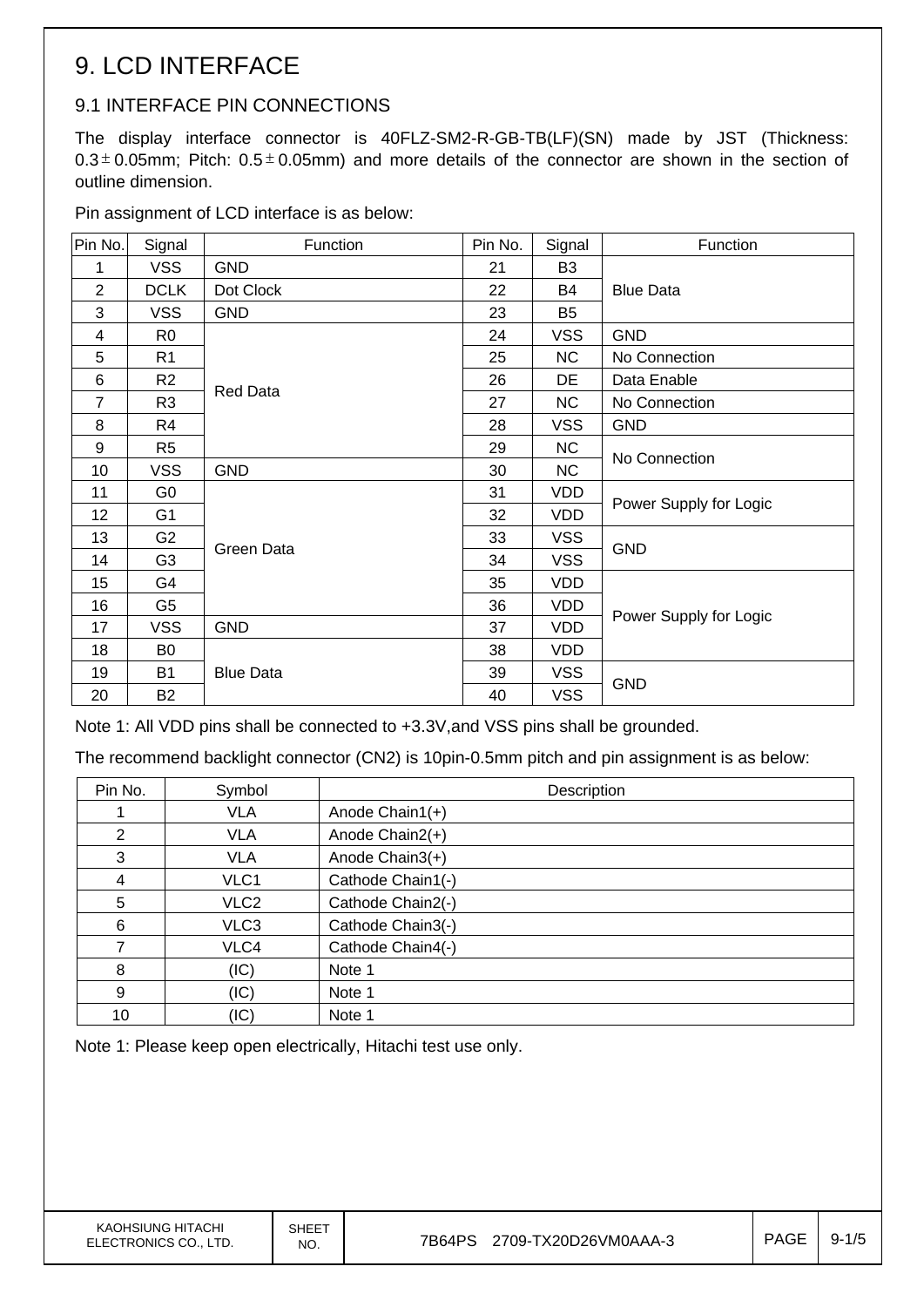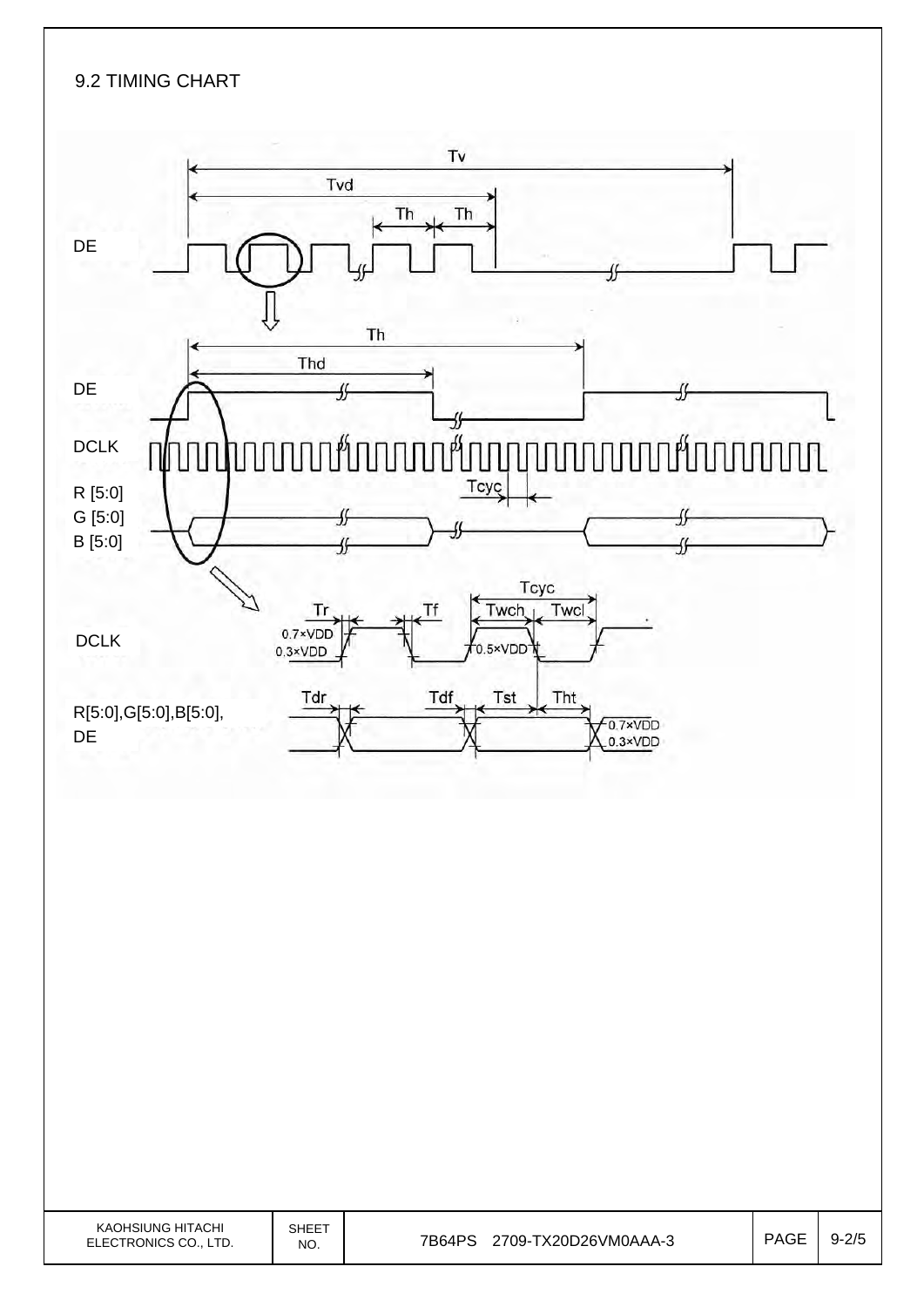### 9.3 INTERFACE TIMING SPECIFICATIONS

The parameter sets including minimum, typical, and maximum column as below are based on frame frequency (Vsync) = 60 Hz and 50Hz to adjust timing. In order to obtain better optical performance, 47~75 Hz for Vsync should be applied at least by other parameter combination if 60 Hz and 50Hz are not the aim to set.

#### AC characteristic(60Hz)

|             | Item                           | Symbol | Min.  | Typ.  | Max.  | Unit        |  |
|-------------|--------------------------------|--------|-------|-------|-------|-------------|--|
|             | Frequency                      | 1/Tcyc | 30.00 | 33.26 | 36.00 | M Hz        |  |
|             | High Width                     | Twch   | 8     | ٠     |       |             |  |
|             | Low Width                      | Twcl   | 8     | ٠     |       |             |  |
| <b>DCLK</b> | <b>Rise Time</b>               | Tr     |       | ٠     | 4     | ns          |  |
|             | Fall Time                      | Τf     |       | ۰     | 4     |             |  |
|             | Duty(D=Twcl / Twch)            | D      | 0.45  | 0.50  | 0.55  |             |  |
|             | Set Up Time                    | Tst    | 4     | ٠     |       |             |  |
|             | <b>Hold Time</b>               | Tht    | 4     | ٠     | ۰     |             |  |
|             | <b>Rise Time</b>               | Tdr    |       |       | 4     | ns          |  |
| R, G, B     | Fall Time                      | Tdf    |       | ٠     | 4     |             |  |
| <b>DE</b>   | Horizontal Cycle Time          | Th     | 840   | 1,056 | 1,500 |             |  |
|             | <b>Horizontal Active Width</b> | Thd    | 800   | 800   | 800   | <b>Tcyc</b> |  |
|             | Vertical Cycle Time            | Tv     | 482   | 525   | 640   |             |  |
|             | <b>Vertical Active Width</b>   | Tvd    | 480   | 480   | 480   | Th          |  |

#### AC characteristic(50Hz)

|             | Item                           |        | Min.  | Typ.  | Max.  | Unit        |  |
|-------------|--------------------------------|--------|-------|-------|-------|-------------|--|
|             | Frequency                      | 1/Tcyc | 25.00 | 33.00 | 36.00 | M Hz        |  |
|             | High Width                     | Twch   | 8     |       |       |             |  |
|             | Low Width                      | Twcl   | 8     | ۰     | ۰     |             |  |
| <b>DCLK</b> | <b>Rise Time</b>               | Tr     |       | ۰     | 4     | ns          |  |
|             | <b>Fall Time</b>               | Tf     |       | ۰     | 4     |             |  |
|             | Duty(D=Twcl / Twch)            | D      | 0.45  | 0.50  | 0.55  |             |  |
|             | Set Up Time                    | Tst    | 4     | ٠     |       |             |  |
|             | <b>Hold Time</b>               | Tht    | 4     |       |       |             |  |
|             | <b>Rise Time</b>               | Tdr    |       | ۰     | 4     | ns          |  |
| R, G, B     | <b>Fall Time</b>               | Tdf    |       |       | 4     |             |  |
| <b>DE</b>   | <b>Horizontal Cycle Time</b>   | Th     | 840   | 1,056 | 1,500 | <b>Tcyc</b> |  |
|             | <b>Horizontal Active Width</b> | Thd    | 800   | 800   | 800   |             |  |
|             | Vertical Cycle Time            | Tv     | 482   | 525   | 640   | Th          |  |
|             | <b>Vertical Active Width</b>   | Tvd    | 480   | 480   | 480   |             |  |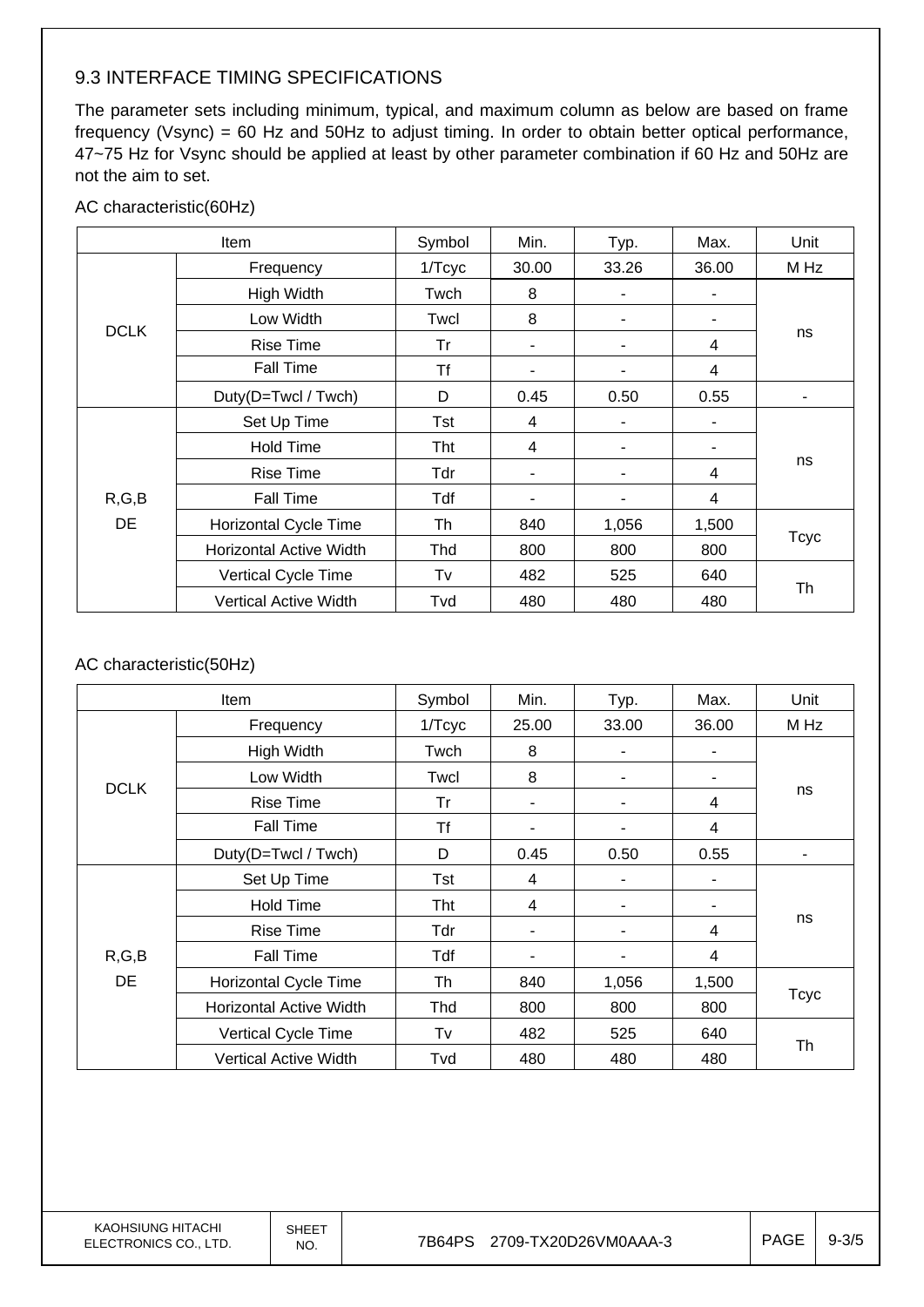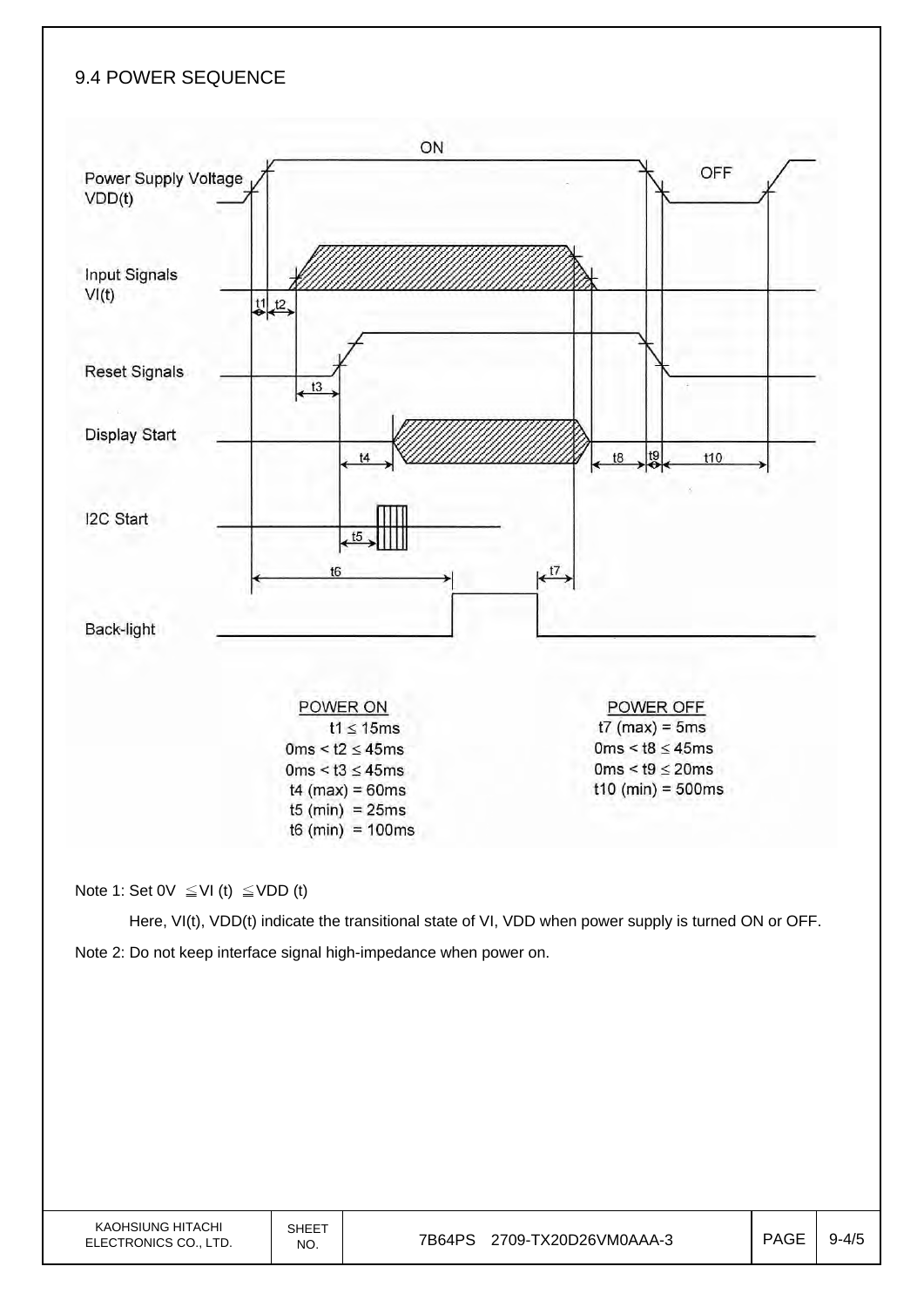## 9.5 DATA INPUT for DISPLAY COLOR

|              | COLOR &           |                |                      |                      |                     |                           |                  |                |                | Data Signal    |                                          |                  |                                  |                |                      |                  |                |                      |                         |
|--------------|-------------------|----------------|----------------------|----------------------|---------------------|---------------------------|------------------|----------------|----------------|----------------|------------------------------------------|------------------|----------------------------------|----------------|----------------------|------------------|----------------|----------------------|-------------------------|
|              | <b>Gray Scale</b> | R <sub>5</sub> | R <sub>4</sub>       | R <sub>3</sub>       | R <sub>2</sub>      | R <sub>1</sub>            | R <sub>0</sub>   | G <sub>5</sub> | G4             | G <sub>3</sub> | G <sub>2</sub>                           | G <sub>1</sub>   | G <sub>0</sub>                   | B <sub>5</sub> | <b>B4</b>            | B <sub>3</sub>   | <b>B2</b>      | <b>B1</b>            | B <sub>0</sub>          |
|              | <b>Black</b>      | $\mathbf 0$    | 0                    | 0                    | $\mathbf 0$         | $\mathbf 0$               | $\mathbf 0$      | $\mathbf 0$    | $\mathbf 0$    | $\mathbf 0$    | $\mathbf 0$                              | $\mathbf 0$      | $\mathbf 0$                      | $\mathbf 0$    | $\mathbf 0$          | $\mathbf 0$      | 0              | $\mathbf 0$          | $\mathbf 0$             |
|              | Red(0)            | 1              | 1                    | $\mathbf{1}$         | $\mathbf{1}$        | $\overline{1}$            | $\overline{1}$   | $\mathbf 0$    | $\overline{0}$ | 0              | $\mathbf 0$                              | $\mathbf 0$      | 0                                | $\overline{0}$ | $\overline{0}$       | $\mathbf 0$      | $\mathbf 0$    | $\overline{0}$       | $\mathbf 0$             |
|              | Green (0)         | 0              | 0                    | 0                    | 0                   | $\mathbf 0$               | 0                | 1              | 1              | 1              | 1                                        | 1                | 1                                | 0              | 0                    | 0                | 0              | 0                    | 0                       |
| <b>Basic</b> | Blue $(0)$        | 0              | $\mathbf 0$          | $\overline{0}$       | 0                   | 0                         | $\overline{0}$   | $\overline{0}$ | $\mathbf 0$    | 0              | $\mathbf 0$                              | $\mathbf 0$      | 0                                | $\overline{1}$ | 1                    | 1                | 1              | $\overline{1}$       | $\overline{\mathbf{1}}$ |
| Color        | Cyan              | $\mathbf 0$    | $\mathbf 0$          | $\overline{0}$       | $\Omega$            | $\mathbf 0$               | $\overline{0}$   | 1              | $\mathbf{1}$   | 1              | 1                                        | 1                | 1                                | 1              | 1                    | 1                | 1              | 1                    | 1                       |
|              | Magenta           | 1              | 1                    | $\mathbf{1}$         | $\mathbf{1}$        | 1                         | 1                | $\pmb{0}$      | $\mathbf 0$    | 0              | $\mathbf 0$                              | $\mathbf 0$      | 0                                | 1              | $\mathbf{1}$         | 1                | 1              | 1                    | 1                       |
|              | Yellow            | 1              | 1                    | 1                    | 1                   | 1                         | 1                | 1              | $\overline{1}$ | 1              | 1                                        | 1                | 1                                | $\mathbf 0$    | 0                    | $\boldsymbol{0}$ | 0              | 0                    | $\mathbf 0$             |
|              | White             | $\mathbf 1$    | 1                    | 1                    | 1                   | 1                         | 1                | $\mathbf{1}$   | $\mathbf{1}$   | 1              | $\mathbf{1}$                             | 1                | 1                                | $\mathbf{1}$   | 1                    | 1                | 1              | 1                    | $\overline{1}$          |
|              | <b>Black</b>      | $\overline{0}$ | 0                    | 0                    | 0                   | 0                         | 0                | $\mathbf 0$    | $\mathbf 0$    | 0              | 0                                        | 0                | 0                                | 0              | 0                    | 0                | 0              | 0                    | $\mathbf 0$             |
|              | Red (62)          | $\overline{0}$ | $\mathbf 0$          | $\overline{0}$       | 0                   | 0                         | 1                | $\mathbf 0$    | $\mathbf 0$    | 0              | $\mathbf 0$                              | $\mathbf 0$      | 0                                | $\mathbf 0$    | 0                    | 0                | $\mathbf 0$    | $\overline{0}$       | $\mathbf 0$             |
|              | Red (61)          | 0              | $\overline{0}$       | $\overline{0}$       | 0                   | 1                         | 0                | 0              | $\overline{0}$ | 0              | 0                                        | 0                | 0                                | $\Omega$       | $\Omega$             | $\overline{0}$   | 0              | 0                    | $\overline{0}$          |
| Red          |                   |                | Ì.                   | t                    | ċ                   | t                         |                  | ÷              | t              | t              |                                          |                  | $\ddot{\cdot}$                   | t              |                      |                  |                | t                    | t                       |
|              |                   |                | Ì.                   | t                    | t                   | t                         |                  | ÷              | t              | ÷              | ÷                                        | t                | ÷                                | t              | t                    | t                | t              | t                    | Ì,                      |
|              | <b>Red</b> (1)    | 1              | $\mathbf 1$          | 1                    | 1                   | $\mathbf 1$               | $\mathbf 0$      | $\mathbf 0$    | $\mathbf 0$    | $\mathbf 0$    | $\mathbf 0$                              | $\mathbf 0$      | 0                                | $\mathbf 0$    | $\mathbf 0$          | $\mathbf 0$      | $\mathbf 0$    | 0                    | $\mathbf 0$             |
|              | Red(0)            | 1              | $\overline{1}$       | $\mathbf{1}$         | $\mathbf{1}$        | 1                         | 1                | $\mathbf 0$    | $\mathbf 0$    | 0              | $\overline{0}$                           | $\overline{0}$   | 0                                | $\overline{0}$ | $\overline{0}$       | $\mathbf 0$      | $\mathbf 0$    | $\overline{0}$       | $\mathbf 0$             |
|              | <b>Black</b>      | $\Omega$       | $\mathbf 0$          | 0                    | 0                   | 0                         | $\overline{0}$   | $\overline{0}$ | $\mathbf 0$    | 0              | $\mathbf 0$                              | $\overline{0}$   | $\mathbf 0$                      | $\overline{0}$ | $\overline{0}$       | $\mathbf 0$      | $\mathbf 0$    | 0                    | $\mathbf 0$             |
|              | Green (62)        | $\mathbf 0$    | 0                    | $\mathbf 0$          | $\Omega$            | 0                         | 0                | $\mathbf 0$    | $\mathbf 0$    | 0              | $\mathbf 0$                              | $\mathbf 0$      | 1                                | $\mathbf 0$    | 0                    | $\mathbf 0$      | 0              | 0                    | $\mathbf 0$             |
|              | Green (61)        | $\overline{0}$ | $\mathbf 0$          | $\mathbf 0$          | 0                   | 0                         | $\overline{0}$   | $\mathbf 0$    | $\mathbf 0$    | 0              | $\mathbf 0$                              | 1                | 0                                | 0              | $\overline{0}$       | $\mathbf 0$      | $\mathbf 0$    | 0                    | $\mathbf 0$             |
| Green        |                   |                | İ.                   | ×                    |                     | t                         |                  | t              | $\bullet$      |                |                                          |                  | ċ                                | $\epsilon$     |                      |                  |                | $\blacksquare$<br>×. |                         |
|              | $\mathbf{r}$      | t              | ł,                   | t                    | ÷                   | $\ddot{\cdot}$            | ÷                | ÷              | t              | t              | t                                        | ÷.               | $\ddot{\cdot}$                   | t              | t                    | Ì,               | ł,             | t                    | t                       |
|              | Green (1)         | $\mathbf 0$    | $\mathbf 0$          | $\mathbf 0$          | $\overline{0}$      | $\mathbf 0$               | $\overline{0}$   | $\mathbf{1}$   | $\mathbf{1}$   | $\mathbf{1}$   | 1                                        | 1                | 0                                | $\overline{0}$ | $\overline{0}$       | $\overline{0}$   | $\overline{0}$ | 0                    | $\overline{0}$          |
|              | Green (0)         | $\Omega$       | $\mathbf 0$          | 0                    | $\Omega$            | $\Omega$                  | $\Omega$         | 1              | 1              | 1              | 1                                        | 1                | 1                                | 0              | $\Omega$             | $\Omega$         | 0              | $\Omega$             | $\overline{0}$          |
|              | <b>Black</b>      | 0              | 0                    | 0                    | 0                   | 0                         | 0                | $\mathbf 0$    | $\mathbf 0$    | 0              | 0                                        | $\mathbf 0$      | $\mathbf 0$                      | $\mathbf 0$    | 0                    | 0                | $\mathbf 0$    | 0                    | $\mathbf 0$             |
|              | <b>Blue (62)</b>  | $\Omega$       | $\mathbf 0$          | $\overline{0}$       | $\Omega$            | $\mathbf 0$               | $\overline{0}$   | $\overline{0}$ | $\overline{0}$ | 0              | $\mathbf 0$                              | $\mathbf 0$      | $\overline{0}$                   | $\overline{0}$ | $\overline{0}$       | $\overline{0}$   | $\overline{0}$ | 0                    | 1                       |
|              | <b>Blue (61)</b>  | 0              | 0                    | 0                    | 0                   | 0                         | $\mathbf 0$      | 0              | $\mathbf 0$    | 0              | 0                                        | $\mathbf 0$      | $\mathbf 0$                      | 0              | 0                    | $\mathbf 0$      | 0              | 1                    | $\mathbf 0$             |
| <b>Blue</b>  |                   | t              | Ì.                   | ×,<br>$\blacksquare$ | t                   | $\ddot{\cdot}$            | ÷                | ÷,             | t              | t              | ÷                                        | ¥,<br>ä,         | t,                               | t              | $\ddot{\phantom{a}}$ | Ì,               | t,             | $\blacksquare$<br>٠  | $\ddot{\cdot}$          |
|              |                   | $\bullet$      | ¥,<br>$\blacksquare$ | ¥,<br>ä,             | $\blacksquare$<br>٠ | $\blacksquare$<br>$\cdot$ | $\blacksquare$   | ¥.<br>٠        | $\blacksquare$ | $\bullet$      | $\mathbf{r}$<br>$\overline{\phantom{a}}$ | ä,               | $\blacksquare$<br>$\blacksquare$ | à.             | ×,                   | $\blacksquare$   | à.             | ×.                   | ×,<br>×                 |
|              | Blue (1)          | $\mathbf 0$    | 0                    | 0                    | $\mathbf 0$         | 0                         | $\boldsymbol{0}$ | $\pmb{0}$      | $\mathbf 0$    | 0              | $\pmb{0}$                                | $\boldsymbol{0}$ | 0                                | 1              | 1                    | 1                | 1              | 1                    | $\boldsymbol{0}$        |
|              | Blue (0)          | $\overline{0}$ | 0                    | 0                    | 0                   | 0                         | 0                | 0              | 0              | 0              | 0                                        | 0                | 0                                | 1              | 1                    | 1                | 1              | 1                    | 1                       |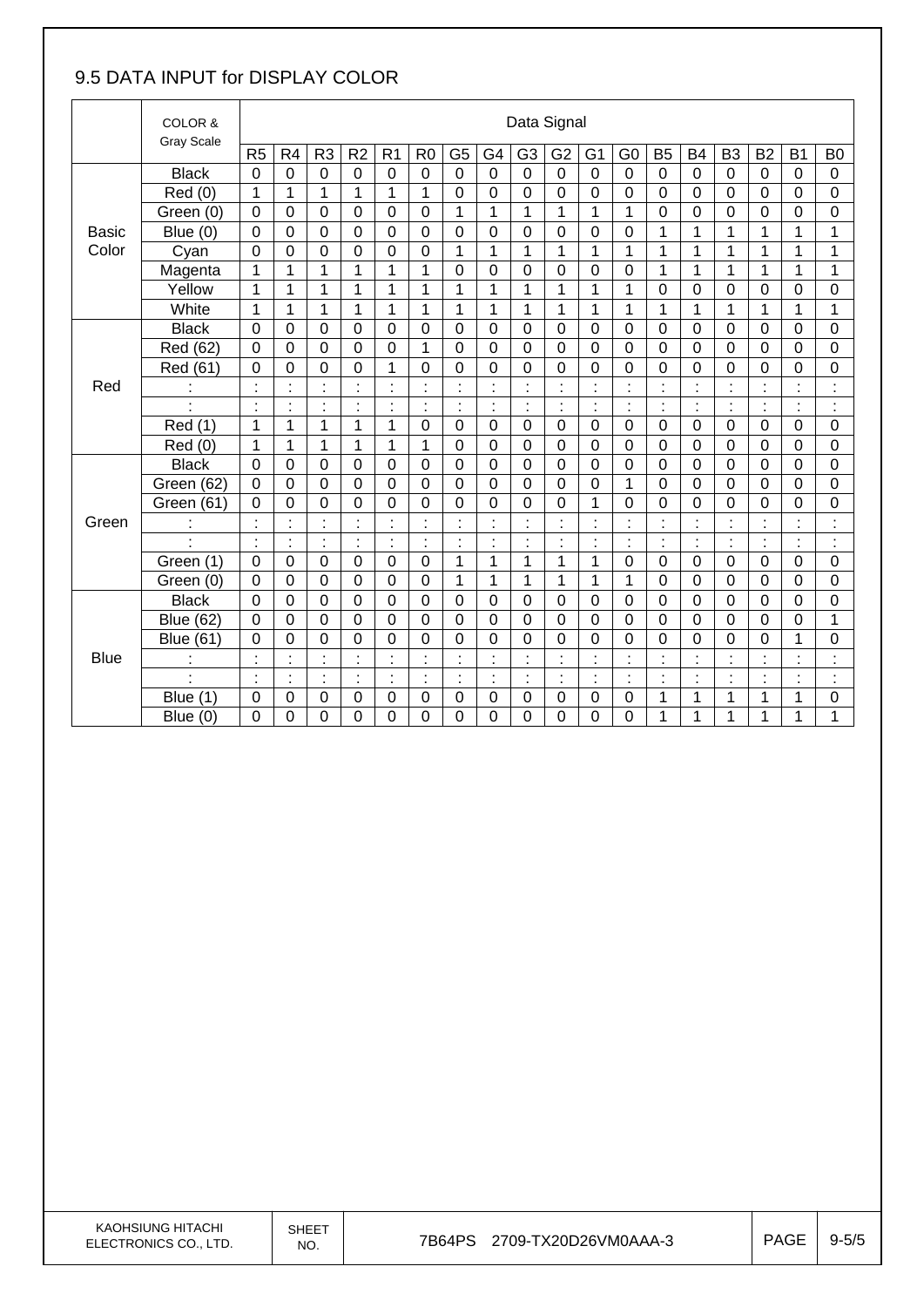

7B64PS 2710-TX20D26VM0AAA-3 PAGE 10-1/2 ELECTRONICS CO., LTD. No.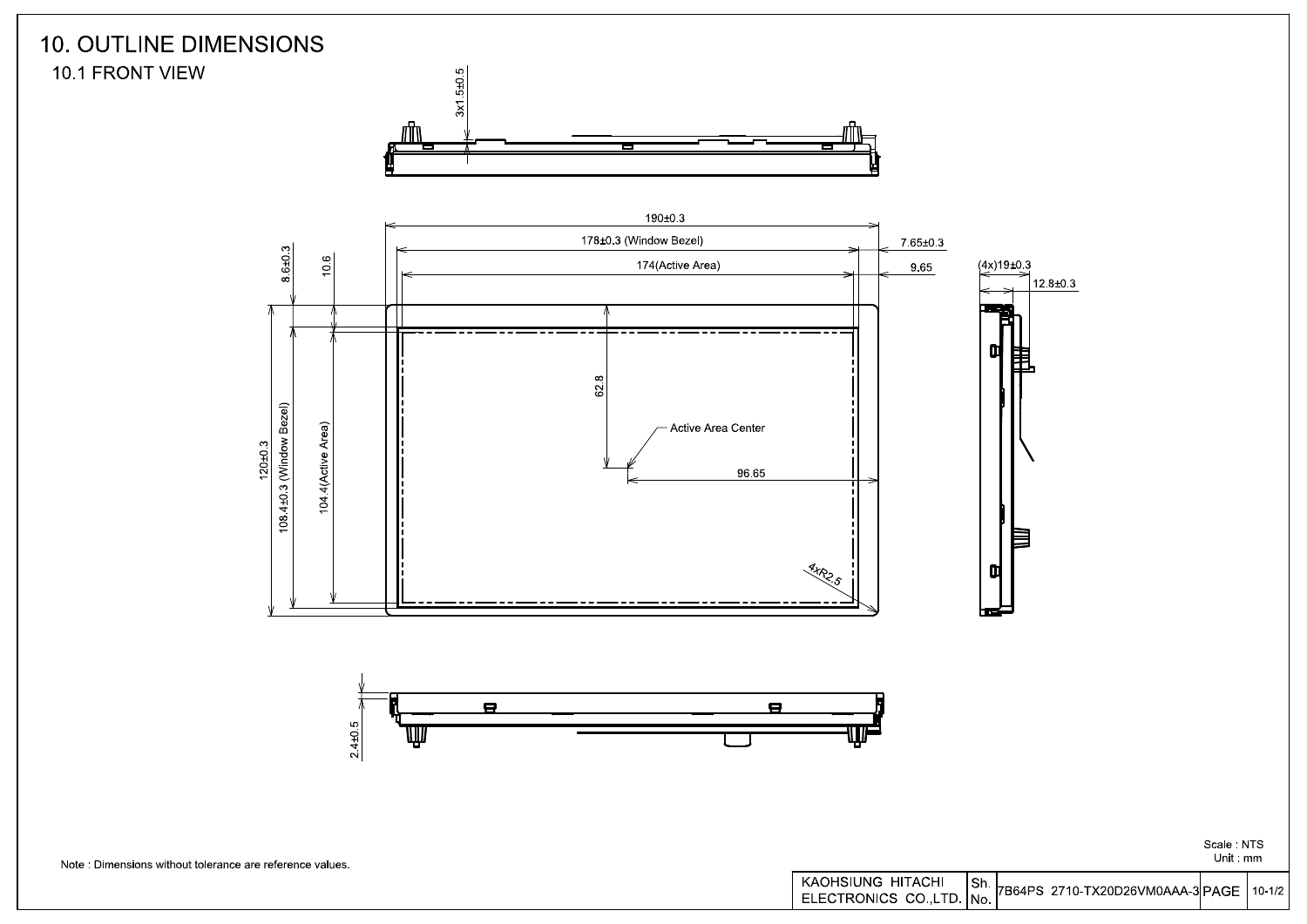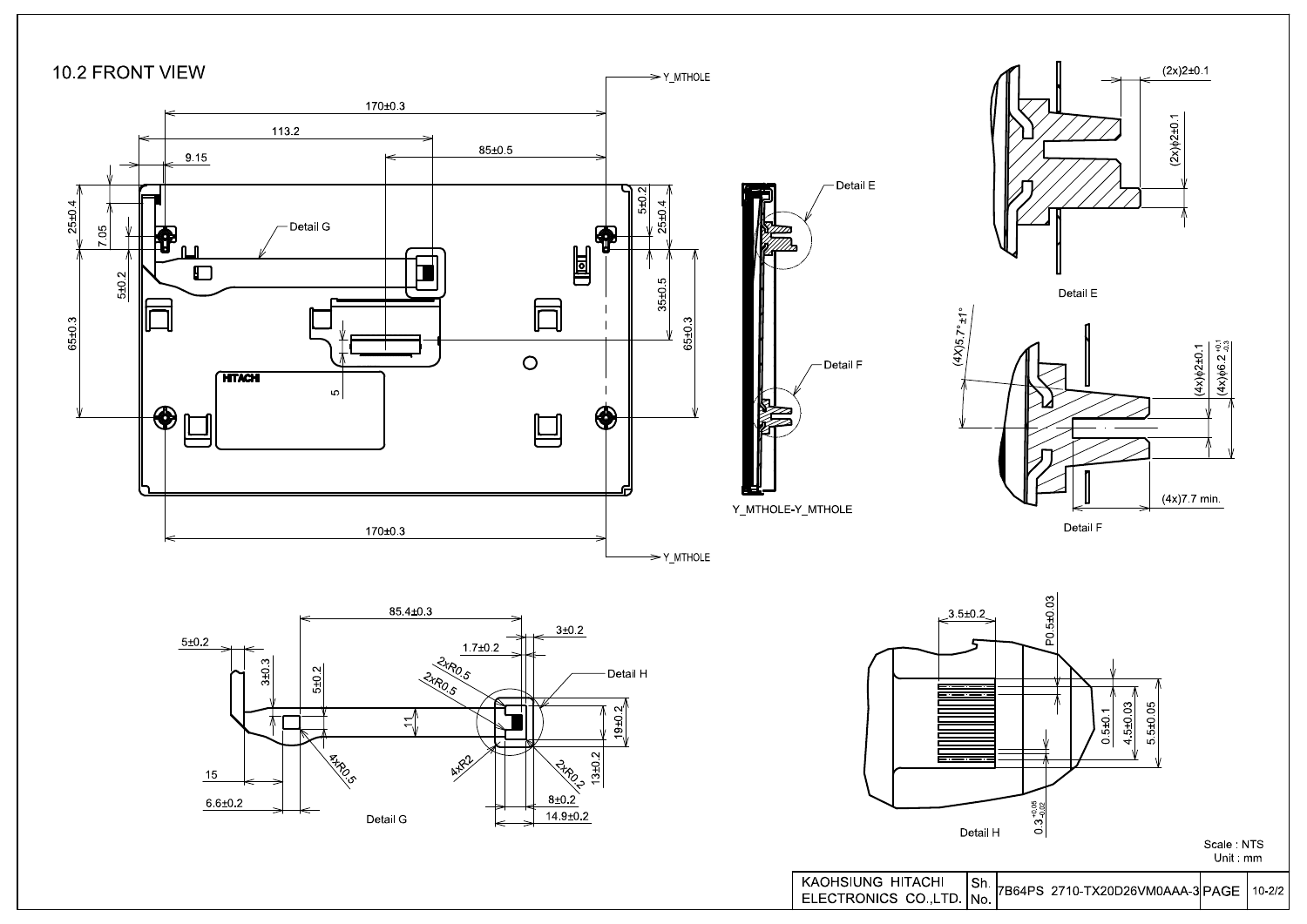# 11. APPEARANCE STANDARD

The appearance inspection is performed in a dark room around 2000 lx based on the conditions as below:

- The distance between inspector's eyes and display is 30 cm.
- The viewing zone is defined with angle  $\theta$  shown in Fig. 11.1 The inspection should be performed within 45° when display is shut down. The inspection should be performed within 5° when display is power on.



Fig. 12.1 Fig 11.1

### 11.1 THE DEFINITION OF LCD ZONE

LCD panel is divided into 3 areas as shown in Fig.11.2 for appearance specification in next section. A zone is the LCD active area (dot area); B zone is the area, which extended 1 mm out from LCD active area; C zone is the area between B zone and metal frame.

In terms of housing design, B zone is the recommended window area customers' housing should be located in.



Fig. 11.2 Fig 11.2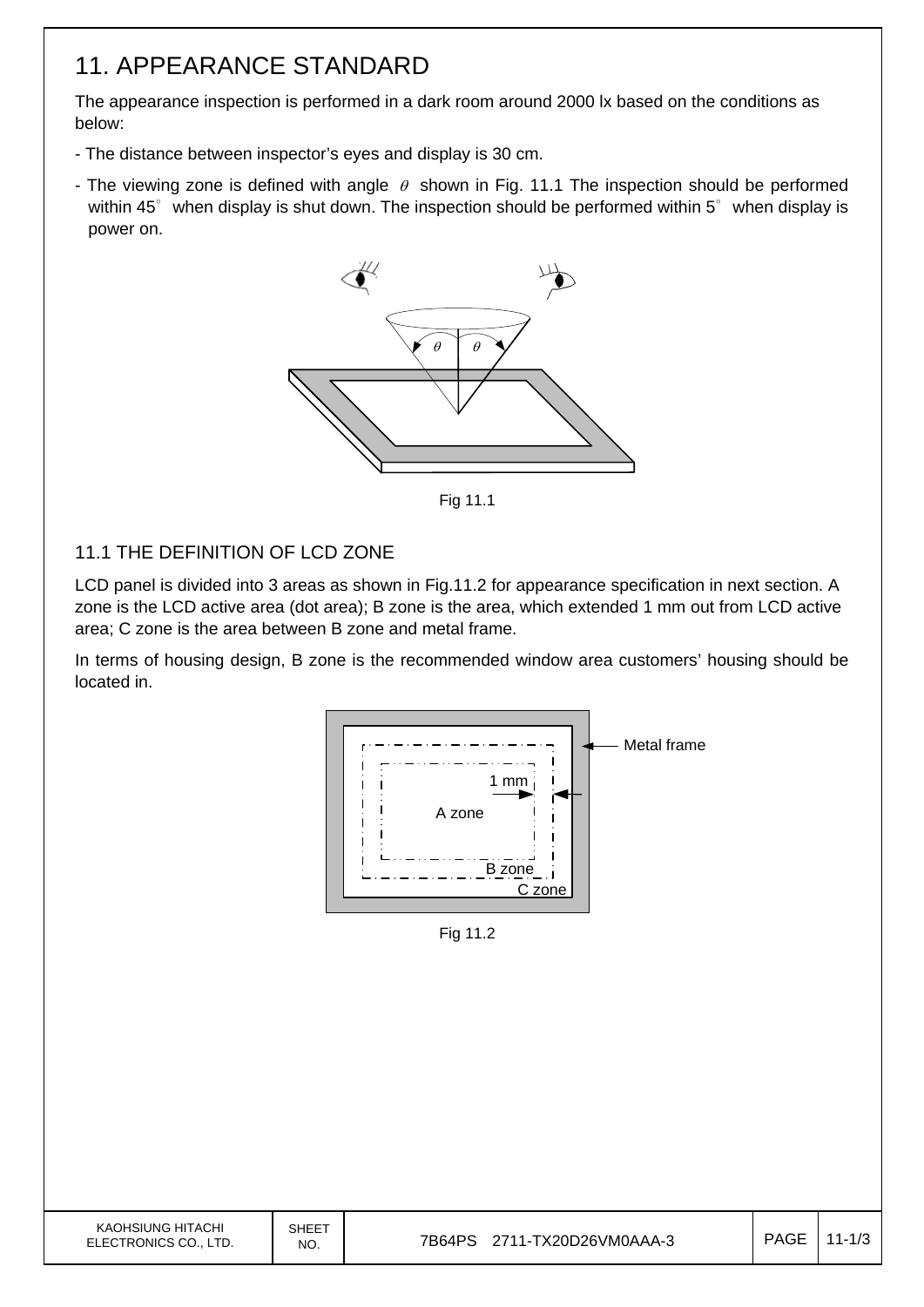### 11.2 LCD APPEARANCE SPECIFICATION

The specification as below is defined as the amount of unexpected phenomenon or material in different zones of LCD panel. The definitions of length, width and average diameter using in the table are shown in Fig. 11.3 and Fig. 11.4.

| Item                  | Criteria                                |                            |                         |                                       |                |                |   |  |
|-----------------------|-----------------------------------------|----------------------------|-------------------------|---------------------------------------|----------------|----------------|---|--|
|                       | Length (mm)                             |                            | Width (mm)              | Maximum number                        |                | Minimum space  |   |  |
|                       | Ignored                                 |                            | $W \le 0.01$            | Ignored                               |                |                |   |  |
|                       | $L \leq 40$                             |                            | $W \le 0.02$<br>10      |                                       |                |                |   |  |
|                       | $L \leq 20$                             |                            | $W \le 0.04$            |                                       |                |                |   |  |
| <b>Scratches</b>      |                                         |                            |                         | Round (Dot Shape)                     |                |                | A |  |
|                       | Average diameter (mm)                   |                            |                         | Maximum number                        |                |                |   |  |
|                       | $D \le 0.2$                             |                            |                         | Ignore                                |                |                |   |  |
|                       | $D \le 0.4$                             |                            |                         | 10<br>$\overline{\phantom{0}}$        |                |                |   |  |
| Dent                  |                                         | Serious one is not allowed |                         |                                       |                | A              |   |  |
| Wrinkles in polarizer |                                         |                            |                         | Serious one is not allowed            |                |                | A |  |
|                       | Average diameter (mm)<br>Maximum number |                            |                         |                                       |                |                |   |  |
| Bubbles on polarizer  | $D \le 0.3$                             |                            |                         |                                       | Ignored        |                | A |  |
|                       | $D\!\leq\!0.5$                          |                            |                         |                                       |                |                |   |  |
|                       | $D \leq 1.0$                            |                            |                         |                                       | 5              |                |   |  |
|                       |                                         |                            |                         |                                       |                |                |   |  |
|                       | Length (mm)                             |                            | Width (mm)              |                                       |                | Maximum number | Α |  |
|                       | Ignored                                 |                            | $W \le 0.02$            |                                       | Ignored        |                |   |  |
|                       | $L \leq 2.0$                            |                            | $W \le 0.03$            |                                       | 10             |                |   |  |
| 1) Stains             | $L \leq 1.0$                            |                            | $W \le 0.06$            |                                       | 10             |                |   |  |
| 2) Foreign Materials  | Round (Dot shape)                       |                            |                         |                                       |                |                |   |  |
| 3) Dark Spot          | Average diameter (mm)                   |                            |                         | Maximum number                        |                | Minimum Space  |   |  |
|                       | $D\!\leq\!0.22$                         |                            |                         | Ignored                               |                |                | A |  |
|                       | $D \leq 0.33$                           |                            |                         | 5                                     |                |                |   |  |
|                       | D > 0.33                                |                            |                         | $\Omega$                              |                |                |   |  |
|                       | In total                                |                            | Filamentous + Round=10  |                                       |                |                |   |  |
|                       |                                         |                            |                         | Those wiped out easily are acceptable |                |                |   |  |
|                       |                                         |                            | <b>Type</b>             |                                       | Maximum number |                |   |  |
|                       |                                         |                            | 1 dot                   |                                       | 4              |                |   |  |
|                       |                                         |                            | 2 adjacent dot          |                                       | 1              |                |   |  |
|                       | Bright dot-defect                       |                            |                         | 3 adjacent dot or above               | Not allowed    |                |   |  |
|                       |                                         |                            |                         | Density                               | $2(\phi 20mm)$ |                |   |  |
| Dot-Defect            |                                         |                            |                         | In total                              | 5              |                | A |  |
| (Note 1)              |                                         |                            | 1 dot                   |                                       | 5              |                |   |  |
|                       |                                         |                            | 2 adjacent dot          |                                       | $\overline{2}$ |                |   |  |
|                       | Dark dot-defect                         |                            | 3 adjacent dot or above |                                       | Not allowed    |                |   |  |
|                       |                                         |                            |                         | Density                               | $3(\phi 20mm)$ |                |   |  |
|                       |                                         |                            | In total                |                                       |                | $\,$ 5 $\,$    |   |  |
|                       | In total<br>10                          |                            |                         |                                       |                |                |   |  |
|                       |                                         |                            |                         |                                       |                |                |   |  |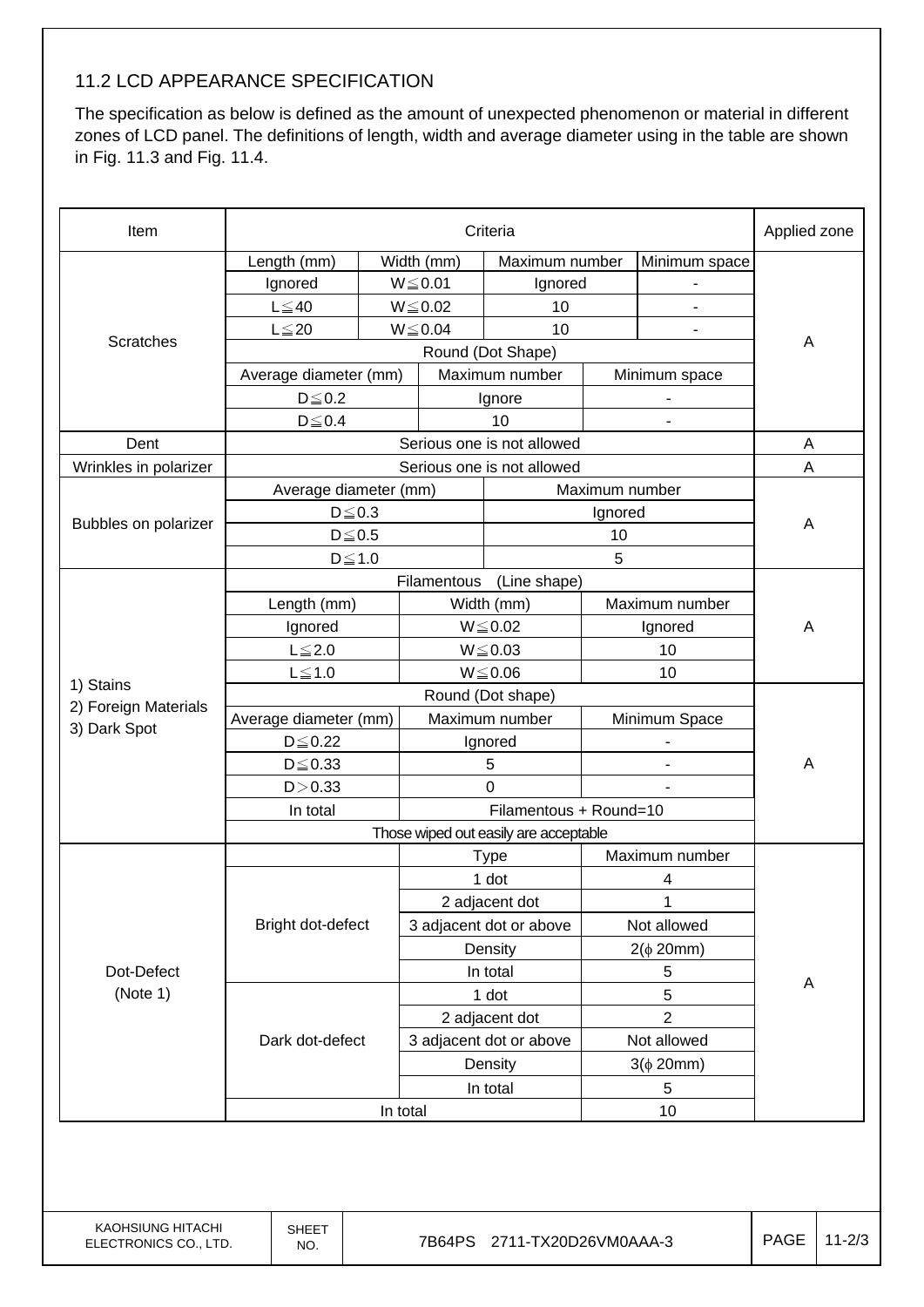

Note 1: The defi nitions of dot defect are as below:

- The defect area of the dot must be bigger than half of a dot.
- For bright dot-defect, showing black pattern, the dot's brightness must be over 30% brighter than others.
- For dark dot-defect, showing white pattern, the dot's brightness must be under 70% darker than others.
- The definition of 1-dot-defect is the defect-dot, which is isolated and no adjacent defect-dot.
- The definition of adjacent dot is shown as Fig. 11.5.
- The Density of dot defect is defined in the area within diameter  $\phi = 20$ mm.



Fig 11.5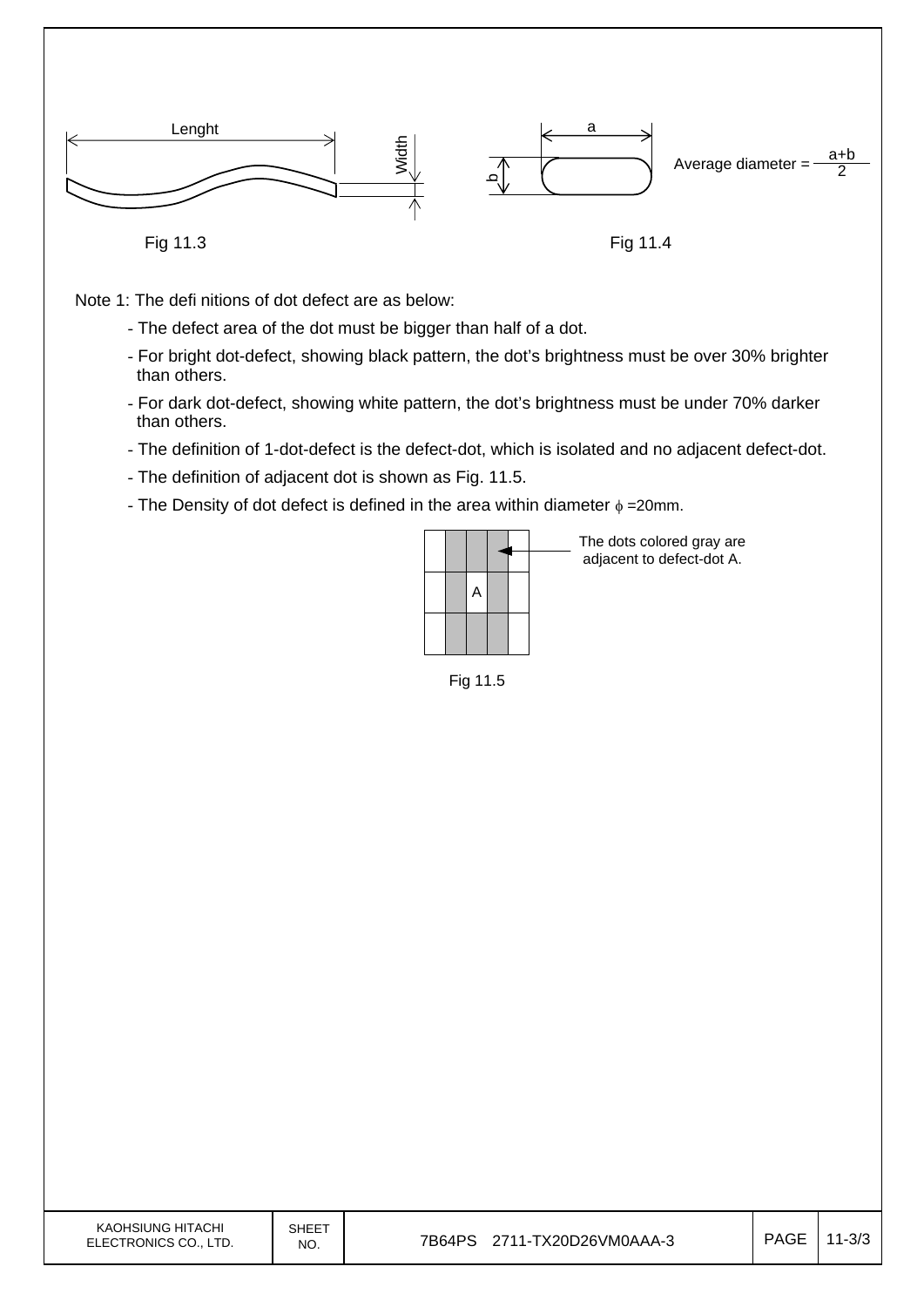# 12. PRECAUTIONS

### 12.1 PRECAUTIONS of ESD

- 1) Before handling the display, please ensure your body has been connected to ground to avoid any damages by ESD. Also, do not touch display's interface directly when assembling.
- 2) Please remove the protection film very slowly before turning on the display to avoid generating ESD.

### 12.2 PRECAUTIONS of HANDLING

- 1) In order to keep the appearance of display in good condition, please do not rub any surfaces of the displays by sharp tools harder than 3H, especially touch panel, metal frame and polarizer.
- 2) Please do not pile the displays in order to avoid any scars leaving on the display. In order to avoid any injuries, please pay more attention for the edges of glasses and metal frame, and wear finger cots to protect yourself and the display before working on it.
- 3) Touching the display area or the terminal pins with bare hand is prohibited. This is because it will stain the display area and cause poor insulation between terminal pins, and might affect display's electrical characteristics furthermore.
- 4) Do not use any harmful chemicals such as acetone, toluene, and isopropyl alcohol to clean display's surfaces.
- 5) Please use soft cloth or absorbent cotton with ethanol to clean the display by gently wiping. Moreover, when wiping the display, please wipe it by horizontal or vertical direction instead of circling to prevent leaving scars on the display's surface, especially polarizer.
- 6) Please wipe any unknown liquids immediately such as saliva, water or dew on the display to avoid color fading or any permanently damages.
- 7) Maximum pressure to the surface of the display must be less than 1,96 x 10<sup>4</sup> Pa. If the area of adding pressure is less than 1 cm<sup>2</sup>, the maximum pressure must be less than 1.96N.

### 12.3 PRECAUTIONS OF OPERATING

- 1) Please input signals and voltages to the displays according to the values defined in the section of electrical characteristics to obtain the best performance. Any voltages over than absolute maximum rating will cause permanent damages to this display. Also, any timing of the signals out of this specification would cause unexpected performance.
- 2) When the display is operating at significant low temperature, the response time will be slower than it at  $25^\circ$ . In high temperature, the color will be slightly dark and blue compared to original pattern. However, these are temperature-related phenomenon of LCD and it will not cause permanent damages to the display when used within the operating temperature.
- 3) The use of screen saver or sleep mode is recommended when static images are likely for long periods of time. This is to avoid the possibility of image sticking.
- 4) Spike noise can cause malfunction of the circuit. The recommended limitation of spike noise is no bigger than  $\pm$  100 mV.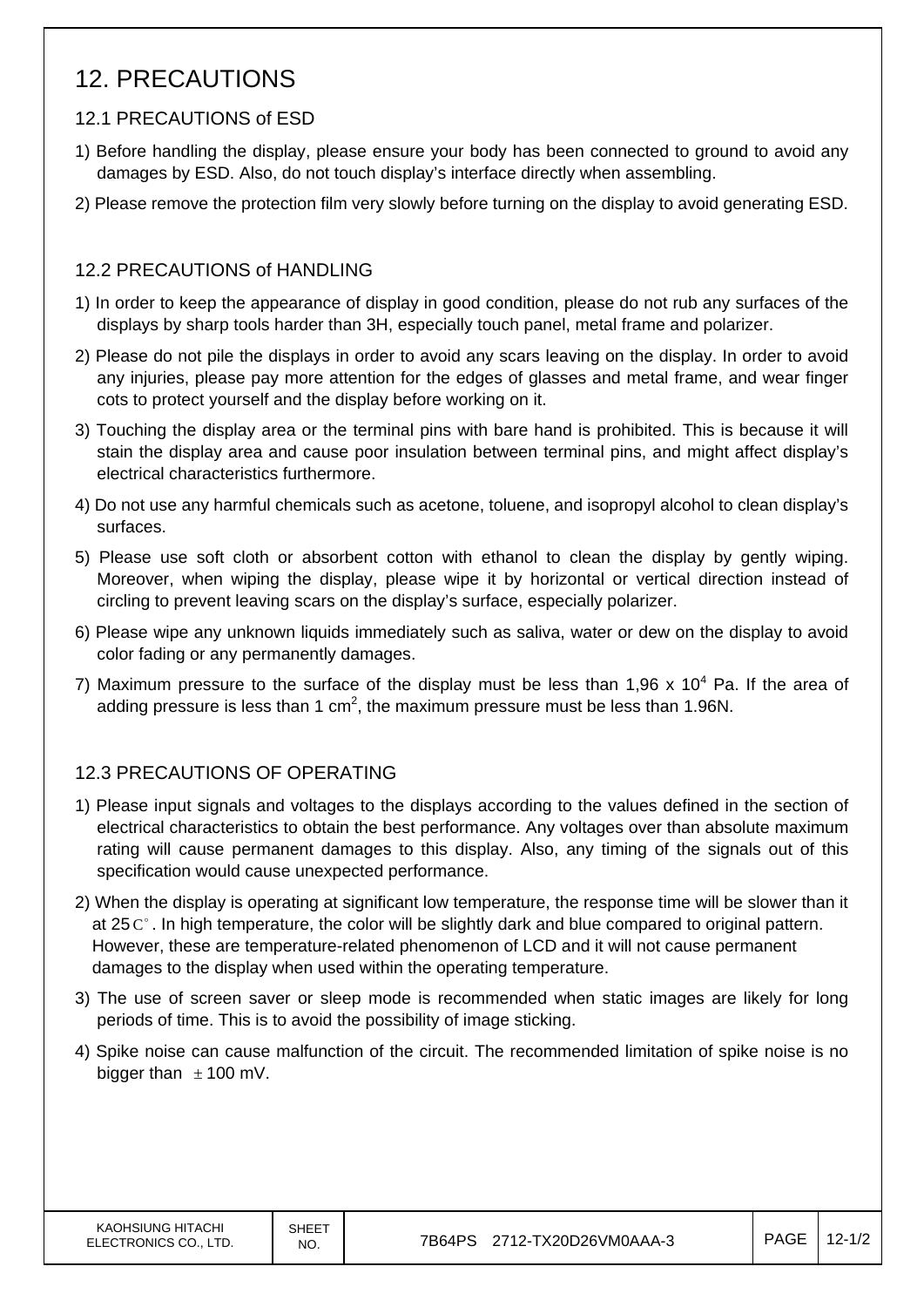### 12.4 PRECAUTIONS of STORAGE

If the displays are going to be stored for years, please be aware the following notices.

- 1) Please store the displays in a dark room to avoid any damages from sunlight and other sources of UV light.
- 2) The recommended long term storage temperature is between  $10^{\circ}$  ~35  $^{\circ}$  and 55%~75% humidity to avoid causing bubbles between polarizer and LCD glasses, and polarizer peeling from LCD glasses.
- 3) It would be better to keep the displays in the container, which is shipped from Hitachi, and do not unpack it.
- 4) Please do not stick any labels on the display surface for a long time, especially on the polarizer.